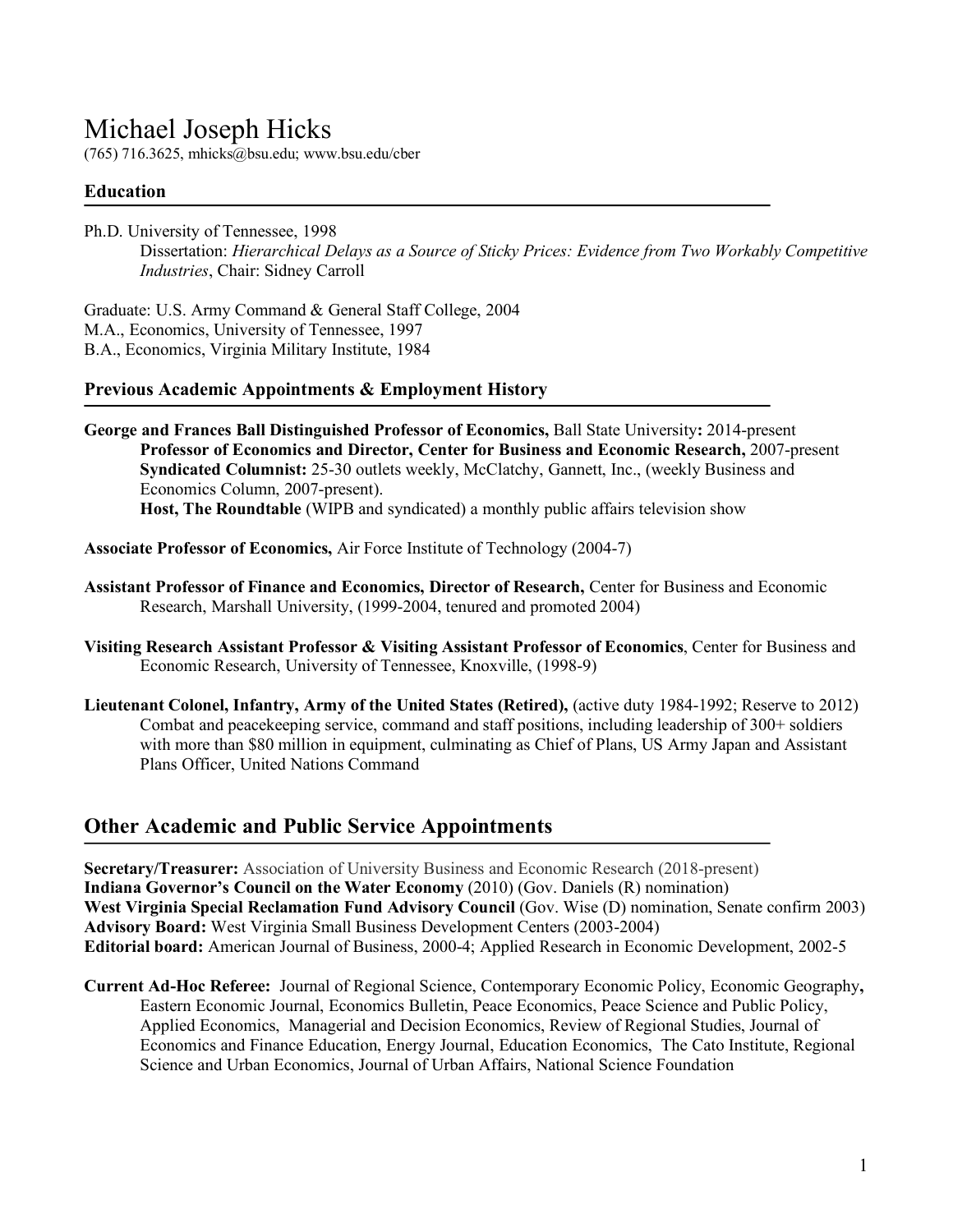# **Awards and Honors**

- 2019, Paul Polzin Prize for the Best Paper at the Fall Conference, Association of University Business and Economic Research for "Must access laws for opioid prescription and county gross domestic product." With Pankaj Patel and Srikant Devaraj
- 2019, Award of Excellence for Print Publications, from the Association of University Business and Economic Research for "Fiscal, Economic, & Social Effects of Immigration in the Hoosier State" by Emily Wornell and Michael Hicks, with graphic design by Victoria Meldrum and Sydnee Kuebler.
- 2019, Emerald Literati Award for Highly Commended Paper (with Dagney Faulk) for "Do Entrepreneur-Focused Facility Incentives Create Economic Impacts? Evidence from Indiana," Journal of Entrepreneurship and Public Policy.
- 2019, Outstanding Ph.D. Alumnus Award, Haslam College of Business, University of Tennessee
- 2016, Ray Lewis Lecture, Hardin-Simmons University
- 2014, George and Frances Ball Distinguished Professor of Economics, Ball State University
- 2011, Nathan B. Stubblefield Distinguished Lecture on Telecommunications Systems Management, Murray State University
- 2009, Award of Excellence in Publications, Association of University Business and Economic Research for Local Government Reform in Indiana (with Dagney Faulk and Victoria Meldrum)
- 2009, Award of Excellence in Publications, Association of University Business and Economic Research for Indiana County Profiles (with Nalitra Thaiprasert, Victoria Meldrum, Jessica Booth and Graham Watson)
- 2008, Award of Excellence in Publications, Association of University Business and Economic Research for Manufacturing Scorecard (with Jessica Booth and Victoria Meldrum)
- 2008, Extraordinary Year Award, Miller College of Business, Ball State University
- 2008, MITRE Incentive Award (with James Smirnoff)
- 2008, Sir Antony Fisher International Memorial Award (contributed two chapters to winning book).
- 2007, Commander's Award for Civilian Service, United States Army (research involving Hurricane Katrina),
- 2005, Instructor of the Quarter, Air Force Institute of Technology Student Association
- 2003, John Forbes Nash, Jr. Lecture, Marshall University
- 2002, Distinguished Artist and Scholar's Award, Marshall University (with Mark L. Burton)
- 1998, Graduate Teaching Award, College of Business, University of Tennessee
- 1997, The Bonham Dissertation Fellowship (the top dissertation fellowship, College of Business)
- 1996, The Fred J. Holly Fellowship (top department financial fellowship)
- 1991, Bronze Star Medal and Army Commendation Medal (Desert Shield/Storm) (over 30 additional awards from the Army, Air Force and Joint Forces for skill qualification, combat and peacekeeping service)

# **Research & Publications**

#### **Books**

Local Government Consolidation in the United States, Amherst, New York, Cambria Press, January 20, 2011, ISBN-10: 1604977485 (with Dagney Faulk).

Reviewed in: *Journal of Regional Analysis and Policy*; *Forward by Governor Mitch Daniels*

The Local Economic Impact of Wal-Mart, Cambria Press. Amherst, New York, 2007. pp. 1-337. ISBN 1-934043- 38-9.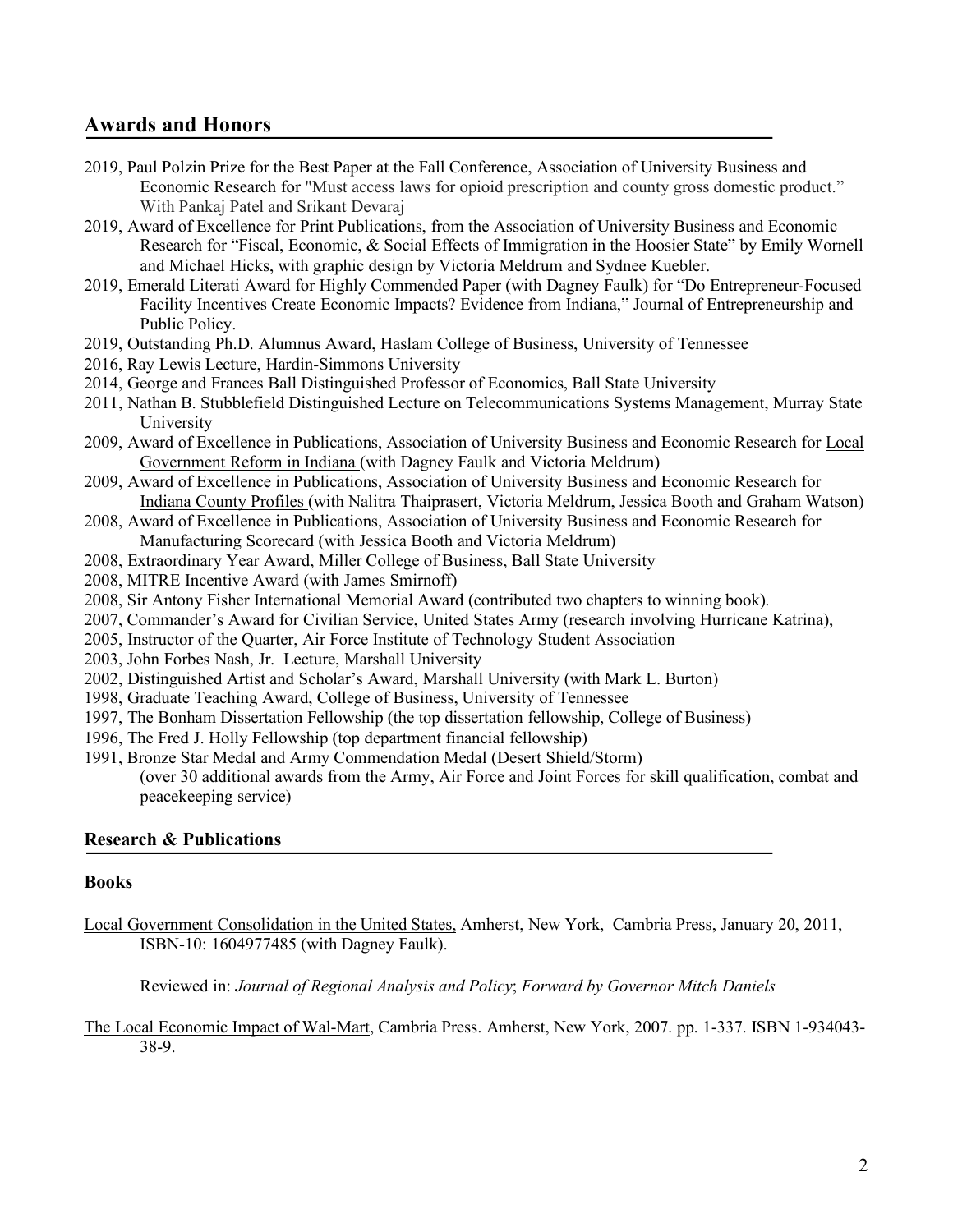Reviewed in: *Eastern Economic Journal, Journal of Regional Analysis and Policy, and Choice; Forward by Lawrence Reed.* Selected Media: *The New Yorker "When Walmart Leaves Town" Brian Barrett, Jan 30, 2016 Pilkington, Ed "What Happened When WalMart Left" The Guardian, July 9, 2017*

MEGA: A Retrospective Assessment. Mackinac Center for Public Policy, pp 1-141. ISBN 1-890624-43-8. 2005. (with Michael LaFaive)

Selected Media: *Wall Street Journal, Review & Outlook "The Michigan Example: How government investment in business failed to create jobs." Sep 3, 2009.*

#### **Peer Reviewed Journal Publications**

- **Hicks, Michael J.**, Dagney Faulk and Srikant Devaraj "Tax Increment Financing: Capturing or Creating Growth" *Growth and Change*, (online first, 8 April, 2019)
- **Hicks, Michael** and Dagney Faulk. (2018). Do Entrepreneur-Focused Facility Incentives Create Economic Impacts. *Journal of Entrepreneurship and Public Policy*, 7(3), 222-234. (2019 Emerald Literati Highly Commended Award)
- Devaraj, Srikant, Dagney Faulk and **Michael J. Hicks** (2018). School District Size and Student Performance. *Journal of Regional Analysis and Policy*, 48(4), 25-37.
- Patel, Pankaj, Srikant Devaraj, **Michael J. Hicks** and Emily Wornell "County-level job automation risk and health: Evidence from the United States" *Social Science & Medicine* 202 pp 54-60
- Dagney Faulk, **Michael J. Hicks** "The Fiscal Impact of Local Property Tax Abatement in Indiana" *Journal of Public and Non-Profit Affairs*, vol 2(2), October, 2016, pp 161-173.
- Faulk, Dagney, Larita Killian and **Michael J. Hicks** "What Factors Affect the Underfunding of Local Pensions? Evidence from Indiana" *Public Finance and Management*, vol. 16(2)
- Faulk, Dagney, Larita Killian and **Michael J. Hicks** "The Hidden Costs of Underfunded Pensions" *Journal of Government Financial Management*, spring 2016 vol. 65(1) p 20-24.
- **Hicks, Michael J**., Michael LaFaive and Srikant Devaraj. "Right to Work Effects on Total Factor Productivity and Population Growth" *Cato Journal*, vol. 36(1) pp 101- 120.
- **Hicks, Michael J** "Does Wal-Mart Cause an Increase in Anti-Poverty Expenditures?" *Social Science Quarterly*. Vol 96(4) pp 1136-1152. 2015
- Faulk, Dagney and **Hicks, Michael J.** "The Impact of Bus Transit on Employee Turnover: Evidence from Quasi-Experimental Samples" *Urban Studies* (53, no. 9 (2016): 1836-1852.
- **Hicks, Michael J**. "Estimating the Impact of Highway Economic Activity: Evidence from Appalachian Development Corridor G" *Journal of Regional Analysis and Policy*. 44(2) pp 132-142. 2014
- Devaraj, Srikant, Sushil K. Sharma, **Michael J. Hicks** and Dagney Faulk "Comparing human development index with community asset inventory rankings and its impact on income, poverty and employment in Indiana" *The Business & Management Review* 4(4) 297.
- Devaraj, Srikant, Sushil K. Sharma, **Michael J. Hicks** and Dagney Faulk "The Human Development Index of Indiana Counties" *International Journal of Business and Economic Development*, Vol 2(1) pp 1-15.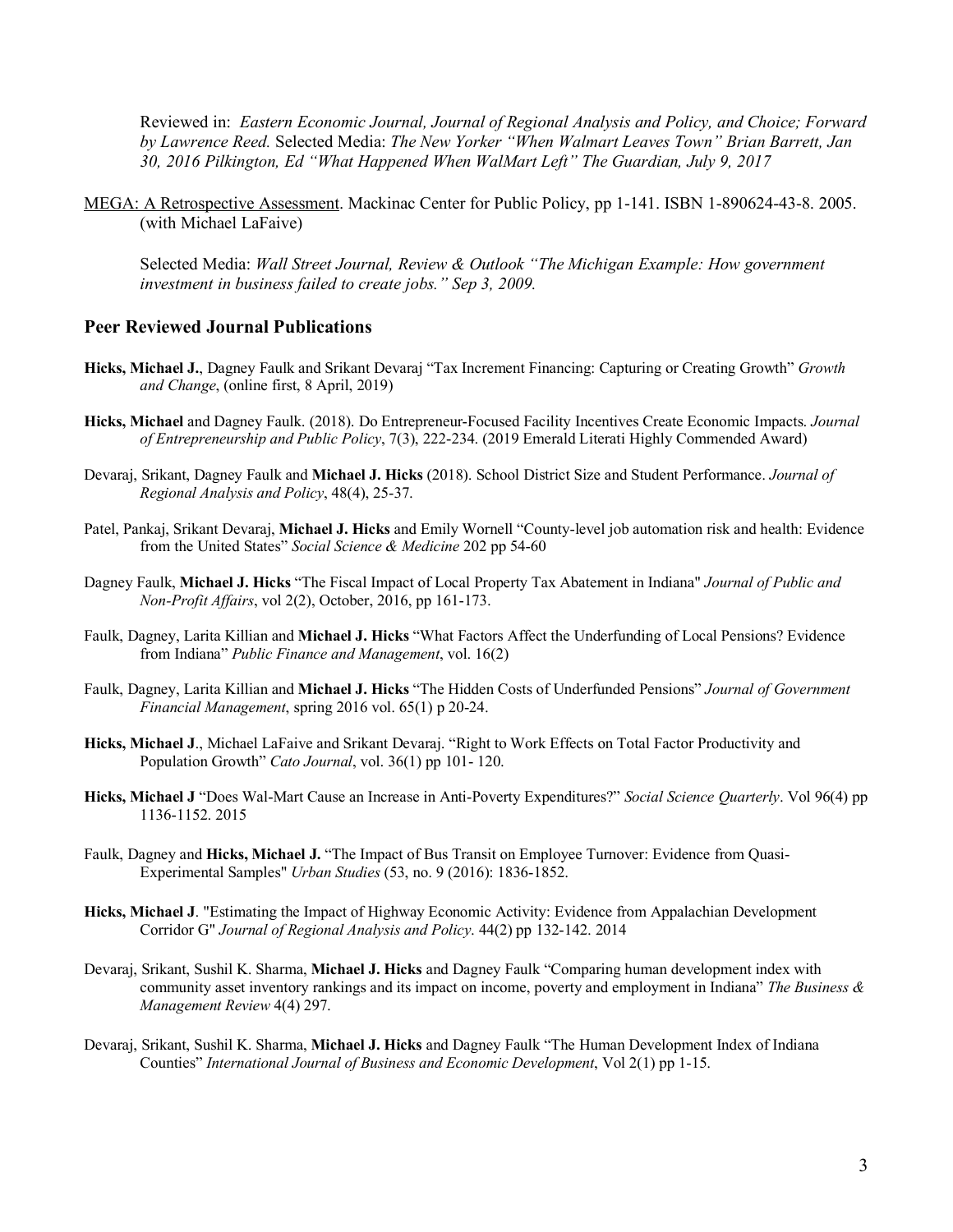- **Hicks, Michael J.,** "Do Good Fences Make Good Neighbors? The cross border impact of casino entrance" *Growth and Change, vol. 445(1) pp 5-20. 2014*
- **Hicks, Michael J.,** "Labor Markets after the Great Recession: Unemployment and Policy for Indiana" *Labor Law Review*, Vol. 64(2) summer 2013, pp. 103-113.
- Faulk, Dagney, Nalitra Thaiprasert and Michael J. Hicks "Regional Computable General Equilibrium Analysis of Property Tax Rate Caps and a Sales Tax Rate Increase in Indiana" *Public Finance Review*, Volume 41 Issue 4 July 2013 pp.  $446 - 472.$
- Nyikos, Dimitrios, Alan Thal, Sonia Leach and **Michael J. Hicks** "To LEED or not to LEED: Analysis of Cost Premiums Associated with Sustainable Facility Design" *Engineering Management Journal*, Dec 2012 vol 24(4) pp 50-63
- **Hicks, Michael J.,** Stanley R. Keil, and Lee C. Spector. "Mom-and-pops or big box stores: Some evidence of walmart impact on retail trade." Economic Development Quarterly 26, no. 4 (2012): 311-320**.**
- **Hicks, Michael J.** and Nalitra Thaiprasert "A first look at the Cash for Clunkers program" *Economics Bulletin*, Vol. 32 No.1. 2012. 567-573.
- **Hicks, Michael J.** and Nalitra Thaiprasert "Indiana's Industrial Growth: Demand Side Decomposition, 2001-2006" *Journal of Regional Analysis and Policy,* 2011. 41(1): 53-70.
- **Hicks, Michael J.** and Michael LaFaive "The Influence of Targeted Economic Development Tax Incentives on County Economic Growth: Evidence from Michigan's Mega Credits" *Economic Development Quarterly* Volume 25 Issue 2 May 2011 pp. 193 – 205.
- **Hicks, Michael J.** and Dagney Faulk "The Economic Effects of Bus Transit in Small Cities" *Public Finance Review*, September 2010 38: 513-539.
- **Hicks, Michael J.** "Wal-Mart and Small Business: Boon or Bane?" *Review of Regional Studies*, 38, 73–83. 2010.
- **Hicks, Michael J.** and Jeffrey Smith "The Spatial Implications of Cross Border Conflict: Evidence from South America, 1950-2000", *Peace Economics, Peace Science and Public Policy* 15(1) 6. 2009.
- **Hicks, Michael J** "Racino Gaming's Impact on Wages, Employment, Economic Diversity and Stability: Evidence from a Spatial Model of West Virginia", *Journal of Economics,* XXXV(1)*. 2009.*
- **Hicks, Michael J** "Estimating Wal-Mart's Impacts in Maryland: a Test of Identification Strategies and Endogeneity Tests" *Eastern Economic Journal*, vol 33(3), 2008, pp 56-73.
- Smirnoff, James P. and **Michael J. Hicks** "The Impact of Economic Factors and Acquisition Reforms on the Cost of Defense Weapons Systems", *Review of Financial Economics,* 17(1) December 2007. pp 3-13.*(recipient of 2008 MITRE Incentive Award)*
- **Hicks, Michael J** "A Quasi-Experimental Test of Large Retail Stores Impacts on Regional Labor Markets: The Case of Cabela's Retail Outlets" *The Journal of Regional Analysis and Policy*, 37(2) *2007*. pp 116-122.
- **Hicks, Michael J** "Hierarchical Delays as a Source of Nominal Price Rigidities: Evidence from the Microcomputer Industry." *Managerial and Decision Economics*, 28(7), October 2007. pp 803-817.
- **Hicks, Michael J** "Job Turnover and Wages in the Retail Sector: The Influence of Wal-Mart" *Journal of Private Enterprise,* Vol XXIII(3). March 2007. pp 137-160.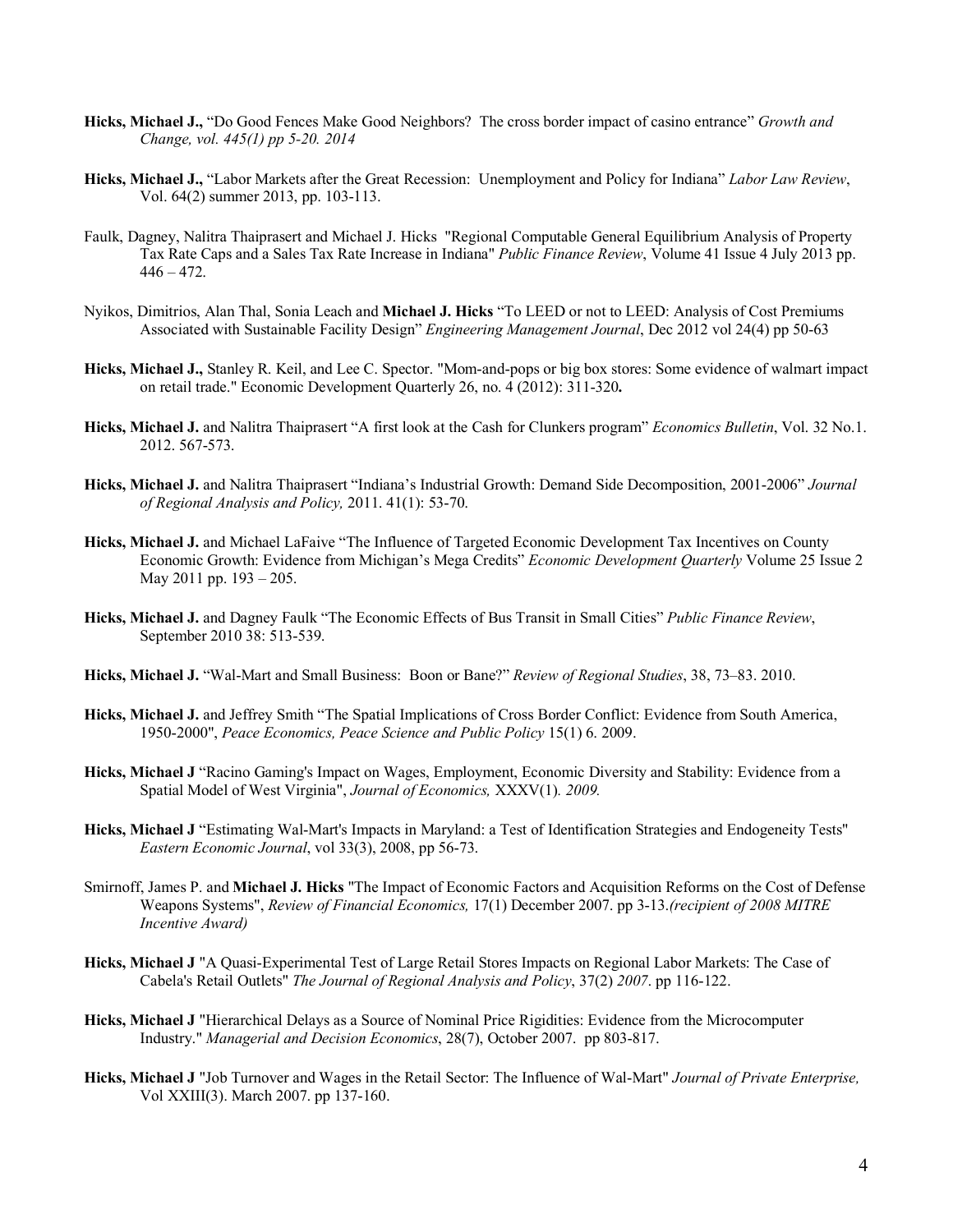- **Hicks, Michael J**. and Mark L. Burton "Tax Increment Financing Implications of Municipal Parks in West Virginia: Spatial and Semi-Parametric Estimates", *Journal of Park and Recreation Administration*, *Special Issue on the Economic Values of Parks, Recreation and Open Space. V25(2) Summer 2007*. pp 1-11*.*
- **Hicks, Michael J** Wal-Mart's Impact on Local Revenue and Expenditure Instruments in Ohio, 1988-2003", *Atlantic Economic Journal*, Vol 35, No. 1, March 2007. pp 77-95.
- Moore Terry, Alan Johnson, Michael Rehg and **Michael J. Hicks** "Examining the Impact of Quality Assurance Manning Practices in Air Force Aircraft Maintenance Units", *Journal of Quality in Maintenance Engineering*. Vol 13 No. 1, 2007. pp 33-48.
- Burton, Mark, **Michael J. Hicks** and Kent Sowards "Transportation and Market Feasibility Analysis for Innovative Coal Combustion By-Products: Woodbrik in Greenbrier County, West Virginia" *International Journal of Environment and Waste Management,* Vol 1, I (2/3), 2007. pp 128-144.
- **Hicks, Michael J** "The Demand for Alternative Fueled Vehicles in the United States. Do State Tax Incentives Matter?" *Empirical Economics Letters*, November *2006. pp 1-9.*
- **Hicks, Michael J** "Transportation Infrastructure, Retail Clustering and Local Public Finance: Evidence from Wal-Mart's Expansion" Federal Reserve Bank of St. Louis, *Regional Economic Development*, Vol 2(2).Winter 2006. 100-114.
- **Hicks, Michael J** "Risk to the Special Reclamation Fund and Mine Operations in West Virginia" *International Journal of Risk Assessment and Management*, Vol. 7 (5) 2006. pp 739-757.
- Burton, Mark and **Michael J. Hicks** "Do University based biotechnology centres impact regional biotechnology related (commercial) employment?" *International Journal of Technology Transfer and Commercialization*, Vol 5, No. 4, 2006. pp 390-400.
- Burton, Mark and **Michael J. Hicks** "Economic Analysis of Coal Waste Disposal: Research Considerations for Environmental Regulation", *Minerals and Energy*, 2005 Vol 16:1 pp 3-15.
- **Hicks, Michael J** "Industry Performance Gradient Indexes and Market Entrance: an empirical tool for market researchers" *International Journal of Business Performance Management* 7(2). 2005. pp 1-10.
- **Hicks, Michael J** "Do Rural Areas in the U.S. Need Microfinance? Some Early Evidence from the CRA Data" *Journal of Banking Regulation*, Vol 5(4) March 2004. 243-257.
- Richardson, Donald, **Michael J. Hicks** and Robert Walker "Falls in the Rural Elderly" *The Journal of the American Board of Family Practice*. 2002 May-Jun; 15(3):178-82.
- **Hicks, Michael J** and Kristy Wilburn "The Regional Impact of Wal-Mart Entrance: A Panel Study of the Retail Trade Sector in West Virginia", *Review of Regional Studies*, 31(3). pp 305-313. 2001.
- **Hicks, Michael J**. and Mark Boyer "What Caused the Decline in Welfare Caseloads in the 1990's: Evidence from a State AFDC Program", *Journal of Applied Social Sciences*, vol. 24(2) Spring/Summer 2000. pp 29-39.
- **Hicks, Michael J** "Entrance, Exit and Merger Activity in Tennessee's Banks: A Multivariate Analysis of Market Behavior and the Business Cycle" *Journal for Economic Educators*, Fall 1999, pp 1-10.
- **Hicks, Michael J** "A History of Pleasant Grove and Gunnell's Chapel" *Journal of the Fairfax County Historical Society*, vol 15, 1979.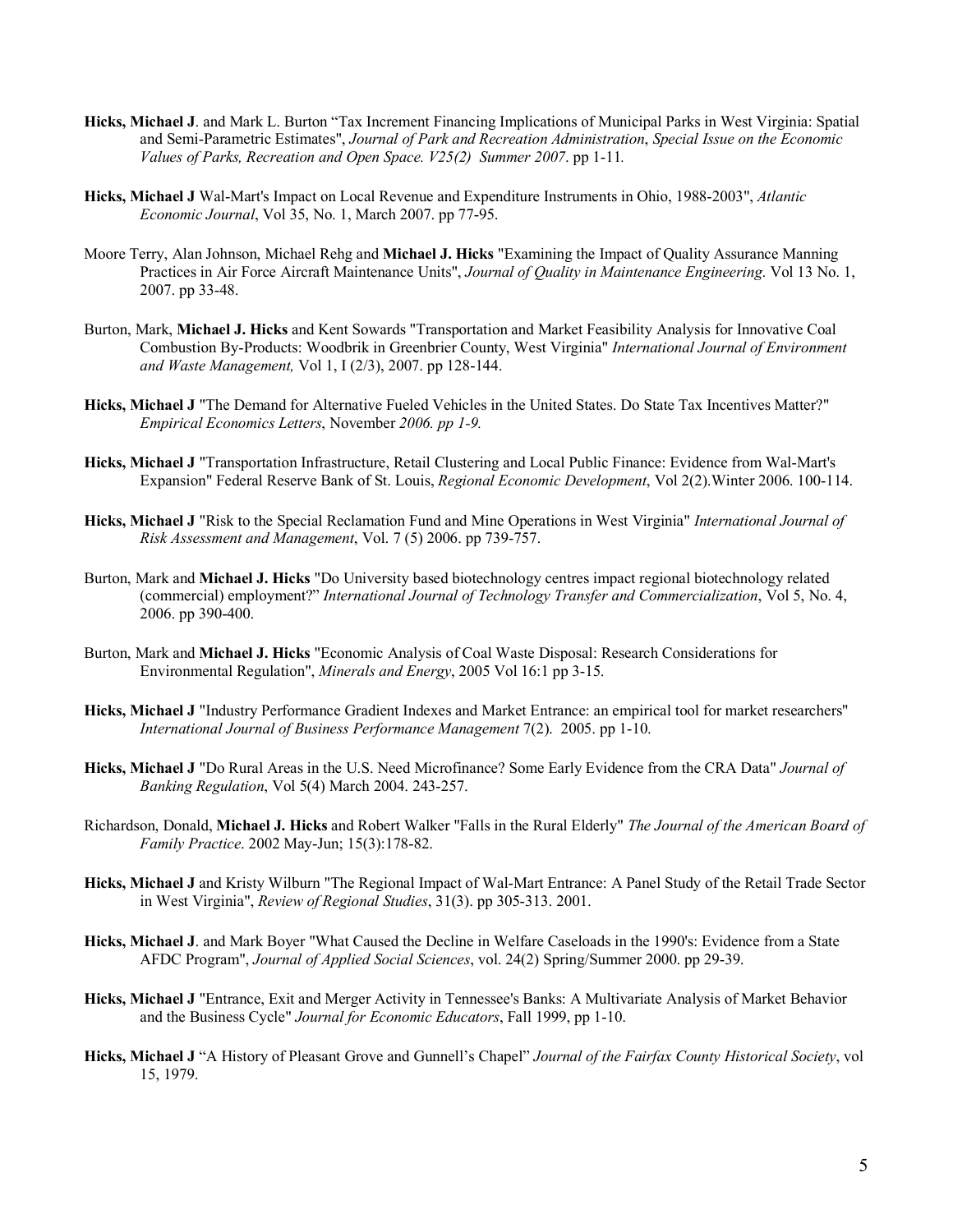#### **Invited and Editorially Reviewed Articles**

- Faulk, Dagney, **Michael J. Hicks** and John Ketzenberger "To Collect Sales Tax or Not: Indiana's E-Commerce Conundrum" *State Tax Notes* 63(4), 2012 pp 307-315. (Editorially reviewed)
- **Hicks, Michael J** "BP: Social Responsibility and the Easy Life of the Monopolist" *American Journal of Business*, fall 2010, vol 25(2). Pp 9-11. (Invited article).
- Faulk, Dagney, **Michael J. Hicks**, Alexander Falevich and John Ledbetter "Tax Structure & Senior Migration: an Analysis of Indiana" *State Tax Notes*, vol 54(1) pp. 795-808. (Editorially reviewed)
- **Hicks, Michael J** "Why Does Emerging Media Matter?" *American Journal of Business*, v.29(2), 2009 pp16-24.
- Bohanon, Cecil, Dagney Faulk and **Michael J. Hicks** "Property Tax Restructuring in Indiana: The Role of Tax Rate Variability" *State Tax Notes,* vol 51(4) pp 239-246*.* January, 2009. (editorially reviewed)
- **Hicks, Michael J** "Property Tax Rates and Tax Increment Financing" *Indiana Policy Review*, January 2008. (Invited article).
- **Hicks, Michael J** "An Evaluation of Governor Daniels' Property Tax Proposal" *Indiana Policy Review*, January 2008. (Invited article).
- **Hicks, Michael J** "The Robust State of the U.S. Aircraft Industrial Base" *Air & Space Power Journal,* Vol XX(4) Winter, 2006. (a Reply) pp 20-26. (also appearing as A Robustez da Base Industrial Aeronáutica dos EUA, *ASPJ E*m Português 2° Trimestre 2007) (Editorially reviewed, but specially peer reviewed for this edition)
- **Hicks, Michael J** "What do we know about Wal-Mart's local impact, and why is it important" *Economic Development Journal*, Vol 5(3) summer 2006. pp 23-31. (Editorially reviewed)
- **Hicks, Michael J**, Richard Hatcher and Kristy Wilburn "Workers' Compensation Fiscal Structure and Economic Growth-- A West Virginia Problem?" *State Tax Notes*, Vol. 23 no. 11. 18 March 2002, pp 965-971. (Editorially reviewed)
- Burton, Mark L. **Michael J. Hicks**, and Calvin A. Kent "Evaluating Comprehensive Tax Reform: Lessons from West Virginia." *State Tax Notes*, V. 17, no.19. November 8, 1999. (Editorially reviewed)

#### **Selected Proceedings, Monographs and Book Chapters**

- **Hicks, Michael J**. and Michael LaFaive "An Analysis of State-Funded Tourism Promotion." Mackinac Center for Public Policy pp 1-25, ISBN 978-1-942502-09-8
- **Hicks, Michael J**. and Michael LaFaive "Right to Work laws and Economic Growth" Mackinac Center for Public Policy, October 2013.
- **Hicks, Michael J** . and Kevin Kuhlman "The Puzzle of Indiana's Economy Through the Great Recession" Sagamore Institute, October, 2011.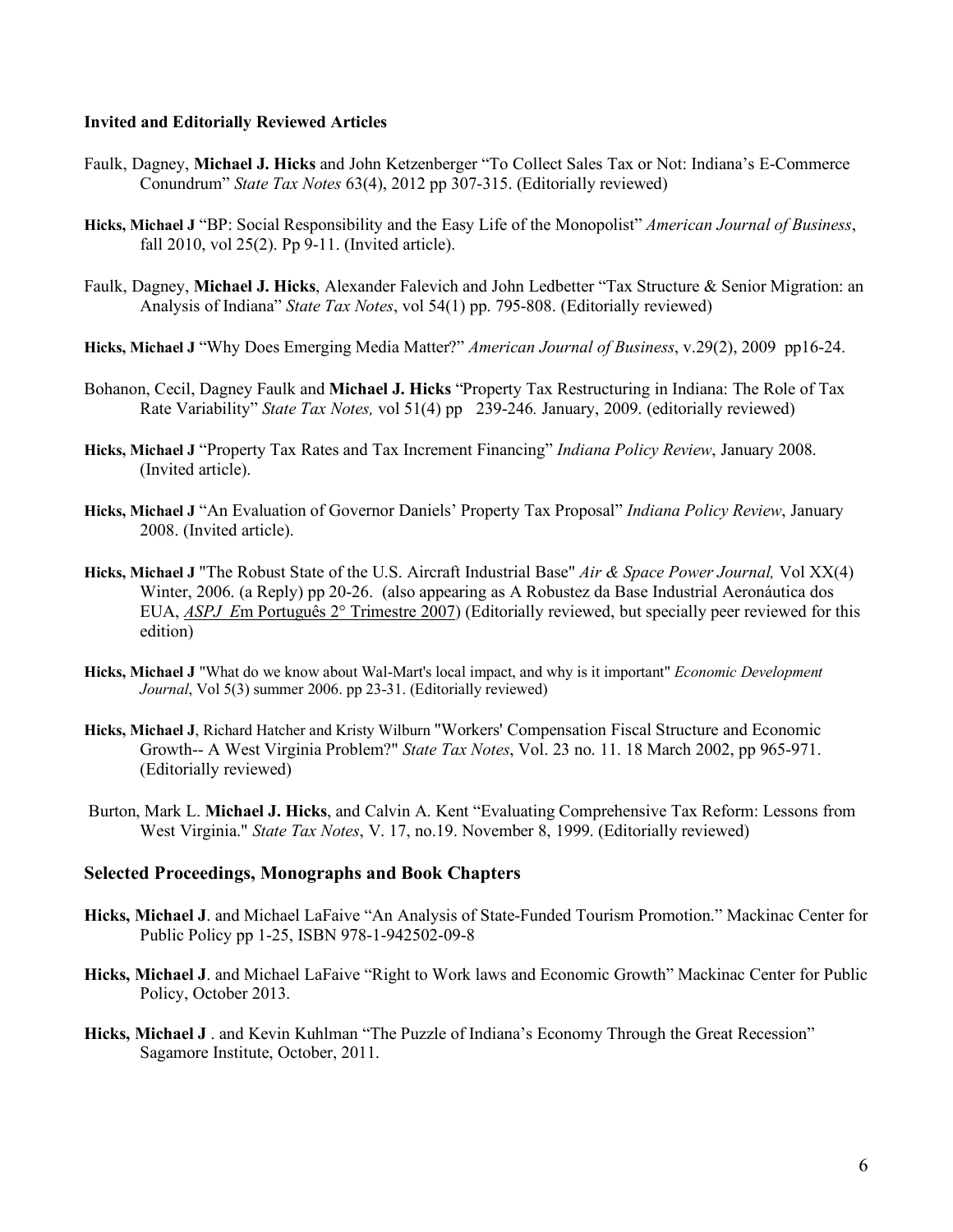- **Hicks, Michael J** "Do Growth Models Explain Midwest City Growth Differences? Evidence from a Panel of Great Lakes Cities" in After the Factory, ed. James Connolly, 2010.
- **Hicks, Michael J** "Forecasting State Level Economic Activity: An Error Correction Model with Exogenous National Structural Forecast Components" Proceeding of the 101<sup>st</sup> Annual Conference of the National Tax Association.
- **Hicks, Michael J** "The Economic Costs of West Virginia's Civil Litigation System" Unleashing Capitalism: Why Prosperity Stops at the West Virginia State Line, and How to Fix It. in Public Policy Foundation of West ed. Joshua Hall and Russel Sobel.2007. *(winner of the 2008 Sir Antony Fisher International Memorial Award).*
- **Hicks, Michael J.** and William Shughart "Quit Playing Favorites: Why Business Subsidies Hurt Our Economy" Unleashing Capitalism: Why Prosperity Stops at the West Virginia State Line, and How to Fix It. in Public Policy Foundation of West ed. Joshua Hall and Russel Sobel. Virginia. 2007 (*(winner of the 2008 Sir Antony Fisher International Memorial Award).*
- **Hicks, Michael J** "Coal in the Industrial Revolution" in The Encyclopedia of the Age of the Industrial Revolution ed. Christine Rider. Greenwood Press, 2007.
- **Hicks, Michael J** "Transportation Infrastructure, Retail Clustering and Local Public Finance: Evidence from Wal-Mart's Expansion" *Transportation Research Board, National Academy of Sciences, Proceedings, Transportation and Economic Development, 2006*.
- Burton, Mark L. and **Michael J. Hicks** "Intermodal Terminal Locations, Economic Efficiency and Local Economic Impacts" *Transportation Research Board, National Academy of Sciences, Proceedings, Transportation and Economic Development*, 2006 (with Mark Burton)
- **Hicks, Michael J** "A Quasi-experimental Analysis of the Impact of Casino Gambling on Regional Economic Performance" *Proceedings of the National Tax Association*, 2003. pp. 181-188.
- **Hicks, Michael J** "The Impact of Appalachian Corridors on Small Business" Transportation Research Board, National Academy of Sciences, Proceedings, Transportation and Economic Development 2002. TR Circular E-C050. pp 1-18.
- **Hicks, Michael J**. and Viktoriya Rusalkina "Individual Returns to Education. A Monograph: The Education Alliance. pp 1-35. 2002.
- **Hicks, Michael J**. and Marc L. Simpson The West Virginia Econometric Model. Lewis College of Business Monograph. pp 1-84. 2002

#### **SELECTED TECHNICAL REPORTS & PROGRAMS**

- Wornell, Emily and **Hicks, Michael J.** "Fiscal, Economic and Social Effects of Immigration in the Hoosier State", Center for Business and Economic Research, Ball State University (2019)
- Faulk, Dagney and **Michael J. Hicks "**Economic Considerations for Indiana's Housing Markets" Center for Business and Economic Research, Ball State University (2019)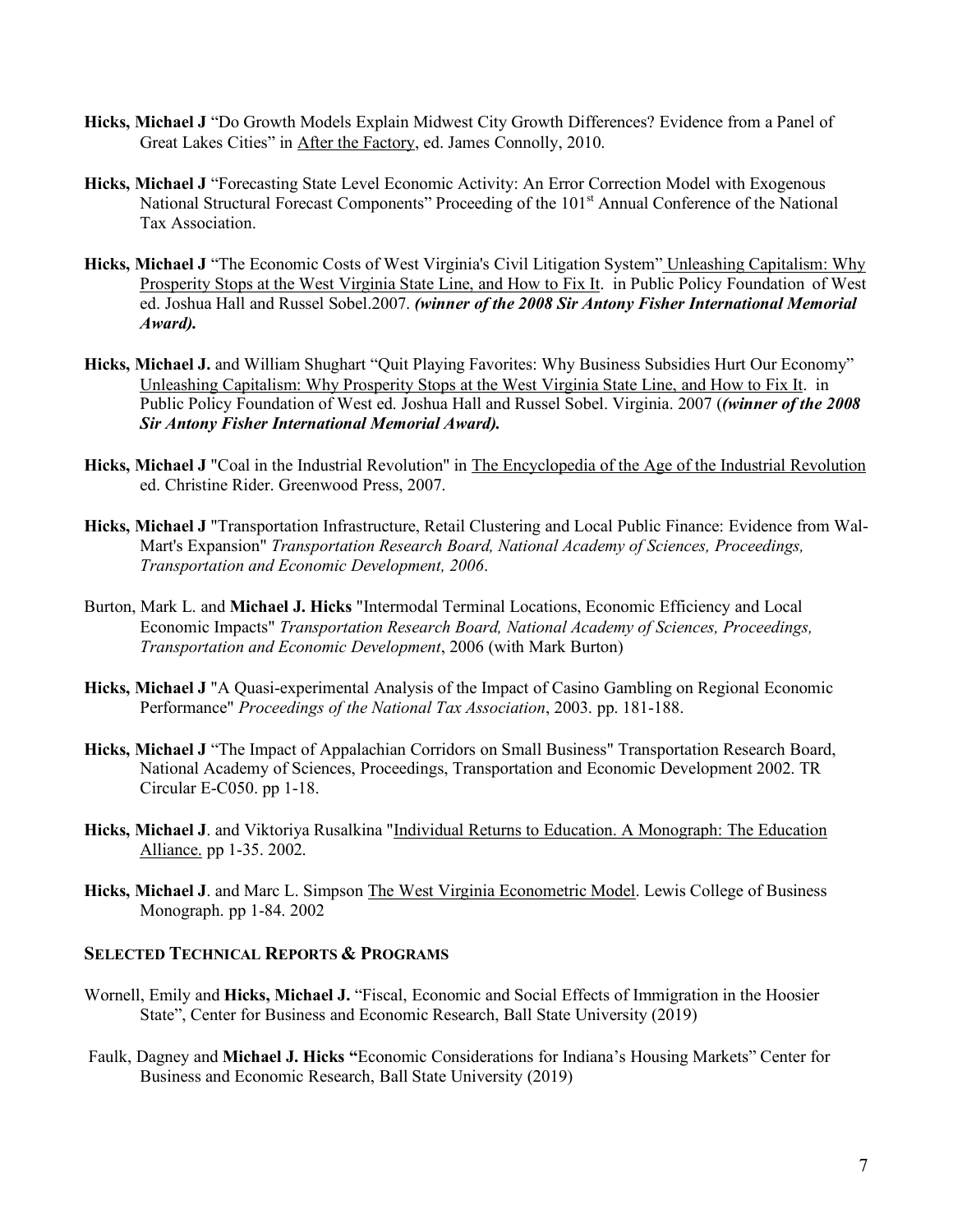- Faulk, Dagney and **Michael J. Hicks** "Assessment Quality: Sales Ratio Analysis Update for Residential Properties in Indiana" Center for Business and Economic Research, Ball State University. 2018. (\$35,000)
- **Hicks, Michael J.** and Srikant, Devaraj 2018 "Manufacturing and Logistics Report Card", Center for Business and Economic Research, *Ball State University* (2018)
- **Hicks, Michael J.** and Emily Wornell "Population Decline in Muncie is Accelerating" Center for Business and Economic Research, Ball State University (2018)
- **Hicks, Michael J.** "Regional Cities Initiative: Preliminary Economic Impacts" Center for Business and Economic Research, Ball State University (2017)
- **Hicks, Michael J.** "Indiana Economic Outlook for 2018" Center for Business and Economic Research, Ball State University 2017
- Devaraj, Srikant, Sushil. Sharma S., **Michael J. Hicks** and Emily Wornell "Assessing Indiana's E-Readiness in the Development of the Digital Society: An Exploratory Study" Center for Business and Economic Research Ball State University 2017.
- Devaraj, Srikant, **Michael J. Hicks**, Emily J. Wornell, and Dagney Faulk. "How vulnerable are American communities to automation, trade & urbanization?" Center for Business and Economic Research, Ball State University, 2017.
- **Hicks, Michael J.** and Dagney Faulk "School Corporation Size & Student Performance." Center for Business and Economic Research, Ball State University. 2017. (\$35,000)
- **Hicks, Michael J.** and David Terrell. "Footloose Jobs and Urbanization" Center for Business and Economic Research, Ball State University 2017.
- **Hicks, Michael J.** and Srikant, Devaraj "2017 Manufacturing and Logistics Report Card", Center for Business and Economic Research, Ball State University. 2017.
- **Hicks, Michael J.** "Indiana Economic Outlook for 2017" Center for Business and Economic Research, Ball State University 2016
- **Hicks, Michael J.** and Srikant, Devaraj "2016 Manufacturing and Logistics Report Card", Center for Business and Economic Research, Ball State University (2016)
- Devaraj, Srikant, **Michael J. Hicks** and S. Shamsi "Indiana Healthy, Wealthy, Wise Index" Center for Business and Economic Research, Ball State University 2016.
- Hicks, Michael J. and Srikant, Devaraj. "Indiana's 21<sup>st</sup> Century Research & Technology Fund "Center for Business and Economic Research, Ball State University 2016. (\$80,000)
- **Hicks, M. J**. and David Terrell "Why Have Local Economic Development Efforts Been So Disappointing?." Center for Business and Economic Research, Ball State University (2016).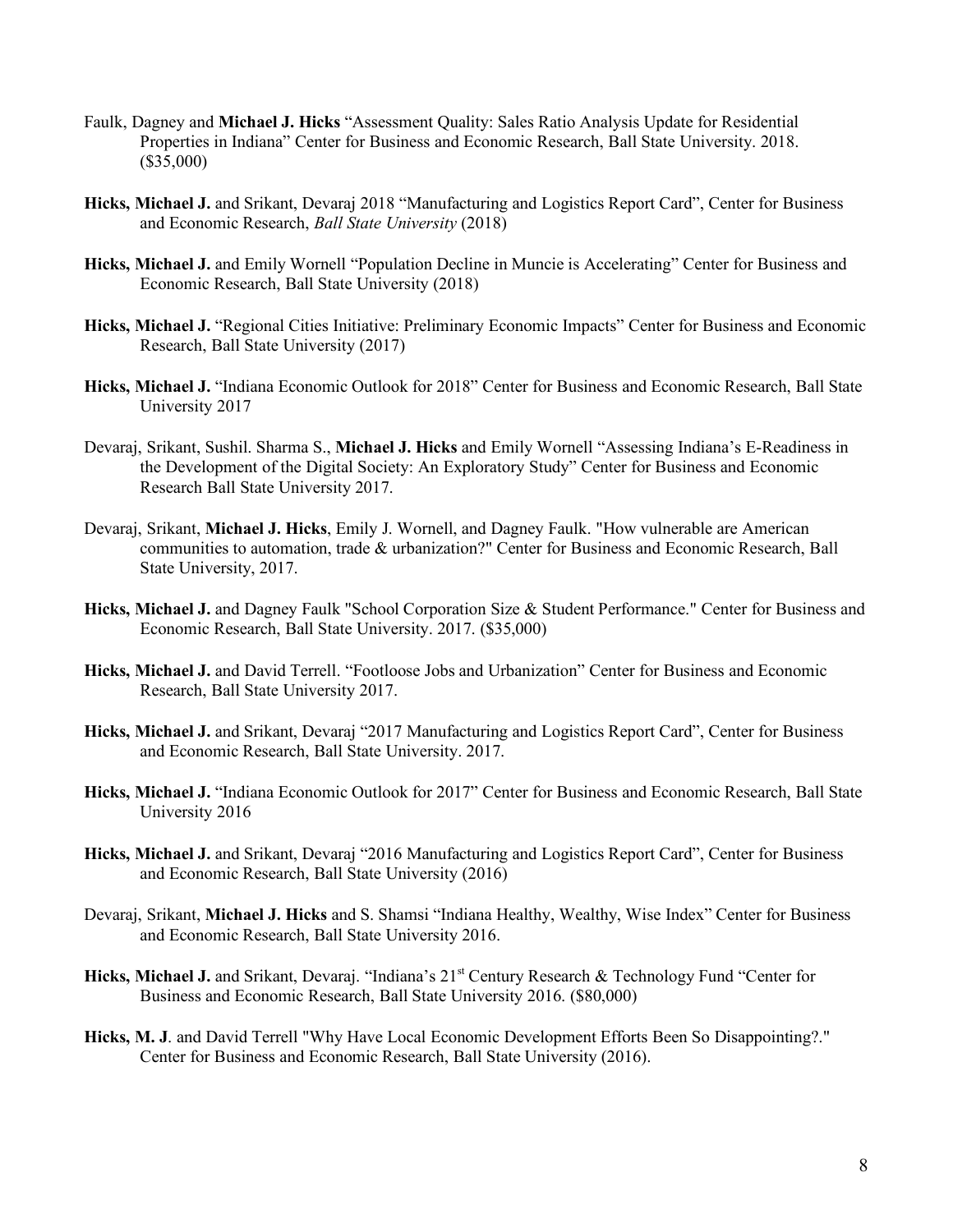- **Hicks, Michael J.** and Dagney Faulk "Attracting Jobs or Attracting People? A Microsimulation of the Local Tax Revenue Impacts of New Businesses and Households on Hoosier Communities." Center for Business and Economic Research, Ball State University 2016.
- Faulk, Dagney and **Michael J. Hicks "**Residential Property Tax Deductions & Effective Property Tax Rates in Indiana" Center for Business and Economic Research 2016.
- **Hicks M.J**., Dagney Faulk and Srikant, Devaraj "The Fiscal Impact of Tax Increment Financing in Indiana", Center for Business and Economic Research, Ball State University 2016
- **Hicks, Michael J.** and Dagney Faulk What Comes First, People or Jobs: Evidence and Lessons for Indiana Center for Business and Economic Research, Ball State University 2016
- **Hicks, Michael J.** "Indiana Economic Outlook for 2016" Center for Business and Economic Research, 2015
- **Hicks, Michael J**., and Srikant, Devaraj. "The myth and the reality of manufacturing in America." Center for Business and Economic Research, Ball State University. 2015.
- **Hicks, Michael J.** and Srikant, Devaraj "2015 Manufacturing and Logistics Report Card", Center for Business and Economic Research, Ball State University. 2015.
- **Hicks, Michael J.** "Indiana's Demand & Supply Issues for K-12 Educators" Center for Business and Economic Research, Ball State University 2015.
- Devaraj, Srikant, S. Sharma, **Michael J. Hicks** and Dagney Faulk. "The Human Development of Indiana Counties: A Policy Perspective Center for Business and Economic Research, Ball State University. 2015.
- **Hicks, Michael J.** What do Ancient Cities and an Obscure Mathematical Law Tell Us about Indiana's Regional Cities?" Center for Business and Economic Research, Ball State University. 2015
- **Hicks, Michael J.** et. al. "Key Economic Sectors in Indiana: Regions 1-12 (twelve reports)" Center for Business and Economic Research, Ball State University. 2015 (\$180,000)
- Devaraj, Srikant and **Michael J. Hicks "**A Cost-Benefit Analysis of Pseudoephedrine Drug Policy in Indiana "Center for Business and Economic Research, Ball State University 2015.
- **Hicks, M.J**., Anderson, B. Carter, T. Faulk, D. Florea, L. Hicks, R. Hill, M. Hogue, S. Kawa, N. Lauer, T, Messineo, M. Murray, C. Nolan, K, Rice-Snow, S. "Mounds Lake Reservoir Project Peer Review", Ball State University Ball State University. 2015.
- Faulk, Dagney and **Michael J. Hicks** "Assessment Quality: Sales Ratio Analysis of Residential Properties in Indiana" Center for Business and Economic Research, Ball State University. 2015. (\$50,000)
- **Hicks, M.J**., Richard Heupel and David Terrell "Regional Cities, Small Towns and Rural Places: Policy Issues for Indiana." Center for Business and Economic Research, Ball State University. 2015.
- **Hicks, Michael J.** and Faulk, Dagney "Some Economic Effects of Tax Increment Financing in Indiana." Center for Business and Economic Research, Ball State University. 2015.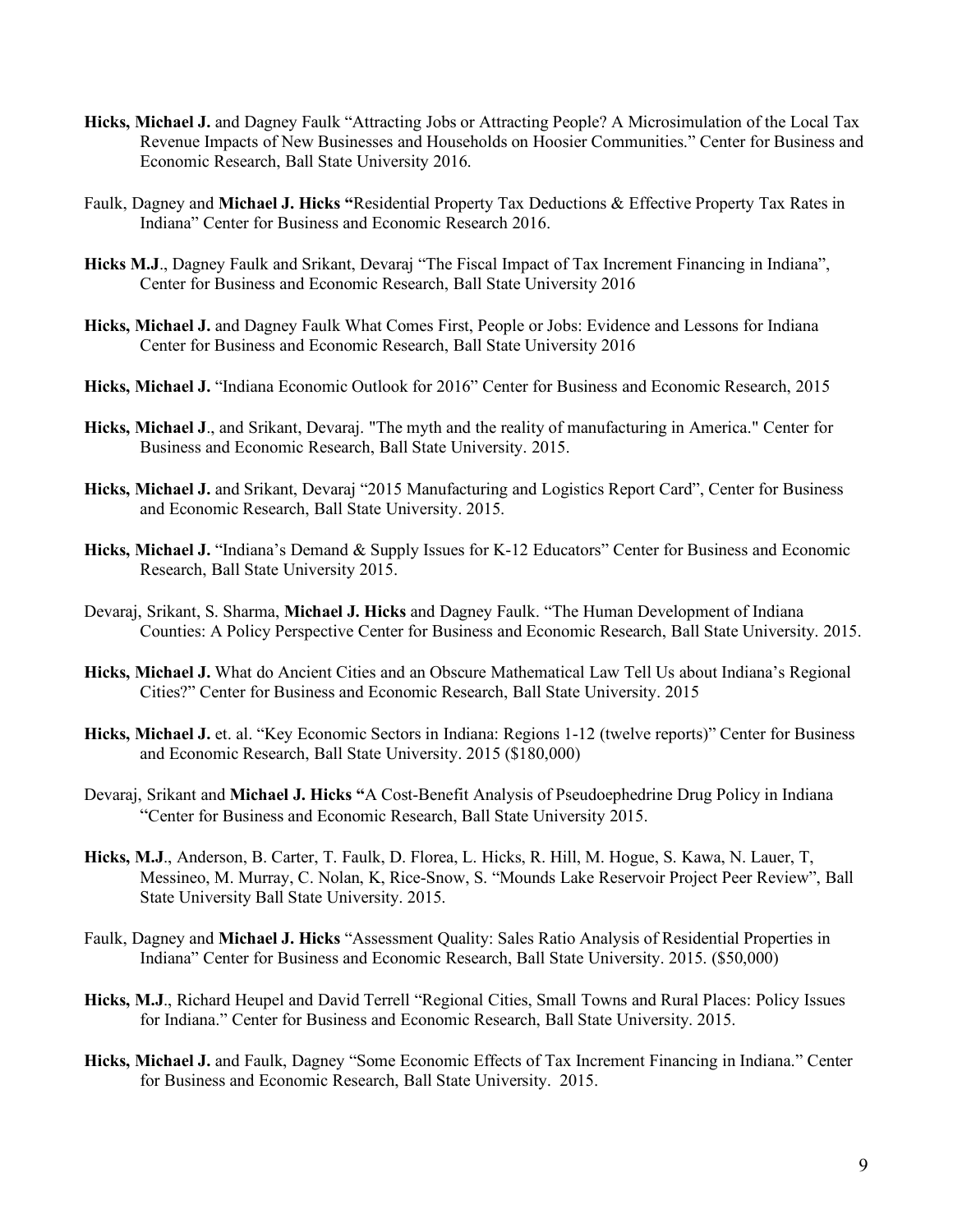- **Hicks, Michael J.** "Why Tax Incentives Don't Work: The Altered Landscape of Local Economic Development," Center for Business and Economic Research, Ball State University. 2014.
- **Hicks, Michael J.** "Indiana Economic Outlook for 2015" Center for Business and Economic Research, Ball State University. 2014
- Faulk, Dagney and **Michael J. Hicks**. "A Brief Examination of Tax Incentive Research." Center for Business and Economic Research, 2014
- Hicks M.J. and Faulk, Dagney "Tax Simplicity & A Sound Tax System in Indiana," Center for Business and Economic Research, Ball State University. 2014
- **Hicks, Michael J.** "How Real is the STEM Shortage in Indiana" Center for Business and Economic Research. Ball State University. 2014.
- **Hicks, Michael J.** and Dagney Faulk. "School corporation size and cost of education." Ball State University Center for Business and Economic Research. Ball State University. 2014.
- **Hicks, Michael J.** and Srikant, Devaraj 2014 Manufacturing and Logistics Report Card, Center for Business and Economic Research, Ball State University. 2014.
- **Hicks, Michael J.** "Indiana Economic Outlook for 2014" Center for Business and Economic Research, Ball State University. 2013
- **Hicks, Michael J.** and Srikant, Devaraj 2013 Manufacturing and Logistics Report Card, Center for Business and Economic Research, Ball State University. 2013
- **Hicks, Michael J.** and D. Heupel "Community Asset Inventory and Rankings" Center for Business and Economic Research, Ball State University. 2012. (\$50,000)
- Faulk, Dagney, **Hicks, Michael J.** and N. Thaiprasert "An Examination of the Economic Impact of Property Tax Caps on Economic Activity in New Jersey" Center for Business and Economic Research, Ball State University.2011. (\$75,000)
- McGeary, Kerry Anne, Ian Reid and **Hicks, Michael J.** "Potential economic impact of resource facilitation for post-traumatic brain injury workforce re-assimilation. Center for Business and Economic Research, Ball State University, 2011.
- Devaraj, Srikant and Hicks, M.J "A Comprehensive Evaluation of Indiana's 21<sup>st</sup> Century Research and Technology Funds" Center for Business and Economic Research, Ball State University.2 010. (\$90,000)
- **Hicks, Michael J.** and Nalitra Thaiprasert "Tourism-Related Commerce in Indiana" Center for Business and Economic Research, Ball State University, January, 2009 (\$25,000)
- **Hicks, Michael J.** and Mark L. Burton "Preliminary flood Damage Estimates for Iowa: Great Flood of 2008" Center for Business and Economic Research, Ball State University. 2008.
- **Hicks, Michael J.** "What Causes Cost Overruns in Defense Acquisition Programs" Office of the Secretary of Defense, Program Evaluation and Economics.2006 (\$26,000).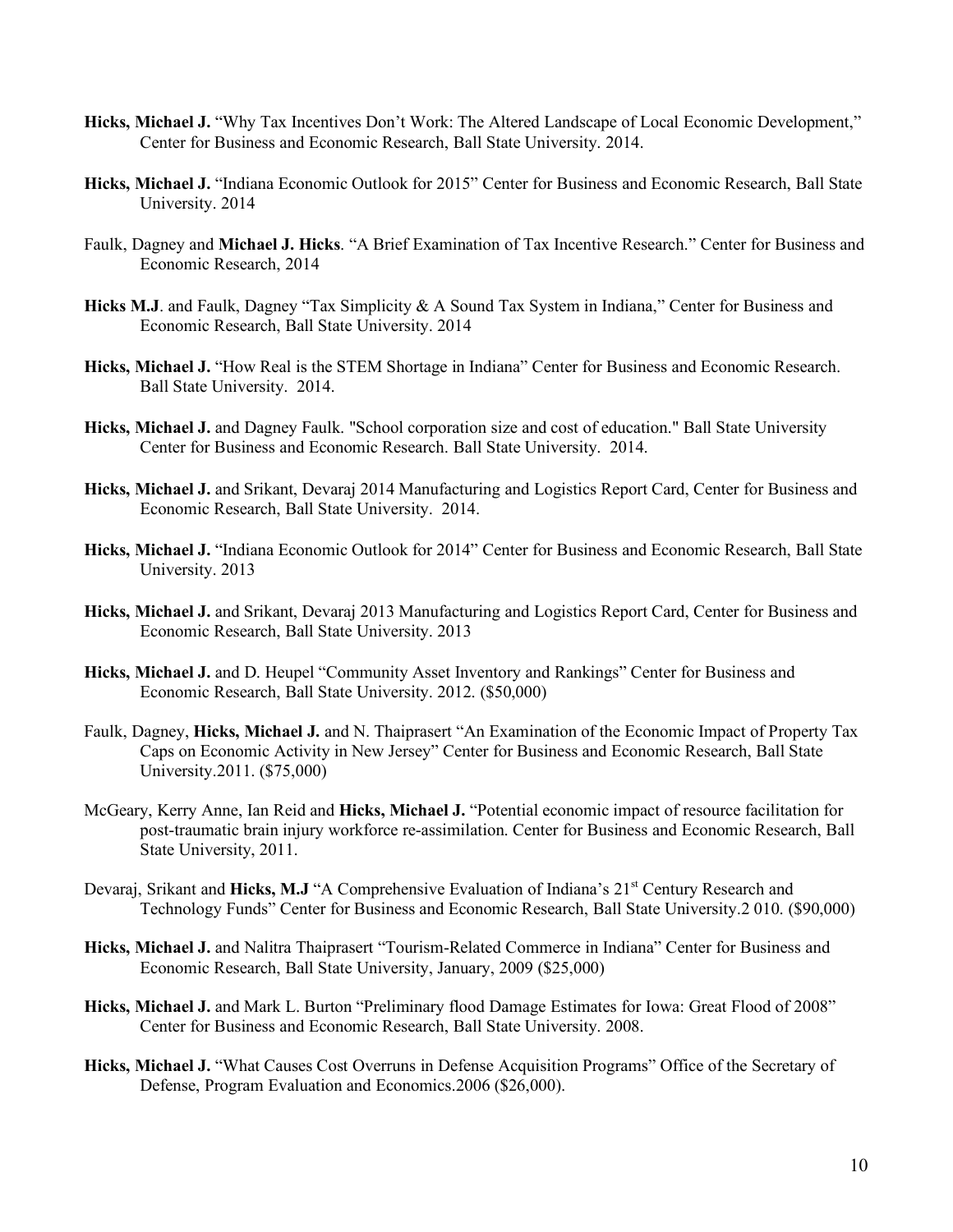- Burton, Mark L. and **Michael J. Hicks,** "The Residential and Commercial Benefits of Rural Broadband: Evidence from Central Appalachia" *Center for Business and Economic Research, prepared for the West Virginia Development Office*. (\$55,000)
- Burton, Mark L. , **M.J Hicks,** C. Riche and C. Kent "Options for Alternative Energy Markets in West Virginia*" Appalachian Regional Commission*, July 2006. (\$27,000)
- **Hicks, Michael J.** "The Impact of Appalachian Development Corridors on Small Business: Evidence from Corridor G" Federal Highways Administration, US Department of Transportation. 2006. (\$80,000)
- Burton, Mark L. and **Michael J. Hicks** "Hurricane Katrina: Preliminary Estimates of Commercial and Public Sector Damages" Center for Business and Economic Research, Marshall University. 2005.
- **Hicks, Michael J.** "Innovative Highway Financing Options" Federal Highways Administration, US Department of Transportation, May 2005. (\$80,000)
- Burton, Mark L., **Michael J. Hicks,** Calvin Kent and Christine Riche "Regional Markets for FutureGen Products" West Virginia Development Office and the U.S. Department of Energy. April 2005. (\$55,000)
- **Hicks, Michael J.** "A Note on Productivity and Staffing of Foreign Military Sales", Air Force Material Command, Foreign Military Sales Office, February 2005.
- **Hicks, Michael J.** Calvin Kent and Christine Riche "Determinants of Industrial Park Success" Center for Business and Economic Research, Marshall University. 2005. (\$70,000)
- **Hicks, Michael J.** and Viktoriya Rusalkina "School Consolidation and Educational Performance: An Economic Analysis of West Virginia High Schools." West Virginia School Building Authority. (\$35,000)
- **Hicks, Michael J.** and Viktoriya Rusalkina "School Quality and Educational Outcomes: An Analysis of West Virginia Middle and High Schools. Regional Correlates of Educational Performance in West Virginia Middle and High Schools," West Virginia Legislature, Senate Committee on Education. January 2004.
- Burton, Mark L. and **Michael J. Hicks** "Comprehensive Flood Damage Estimates of the Upper Mississippi." Rock Island District, US. Army Corps of Engineers. April 2003. (\$35,000)
- Burton, Mark L. and **Michael J. Hicks** "Expected Flood Damages to Transportation Infrastructures as a Proportion of Total Event Costs: A Methodological Exploration." Rahall Appalachian Transportation Institute and Tennessee Valley Authority. January 2003. (\$55,000)
- **Hicks, Michael J.** and Asha Puttaiah "Growth Assessment and Recommendations: I-64 High Technology Corridor" Rahall Appalachian Transportation Institute. February. (\$80,000)
- Burton, Mark L. and **Michael J. Hicks** "Economic Analysis of Coal Waste Disposal: Social, Environmental and Commercial Cost Considerations", A White Paper, Committee on Coal Waste Impoundments, National Academies of Science, July 2002.
- **Hicks, Michael J.,** Marc. Simpson and Kristy Wilburn "The West Virginia Clean Water Trust Fund", West Virginia Division of Environmental Resources, November 2001. (\$96,000)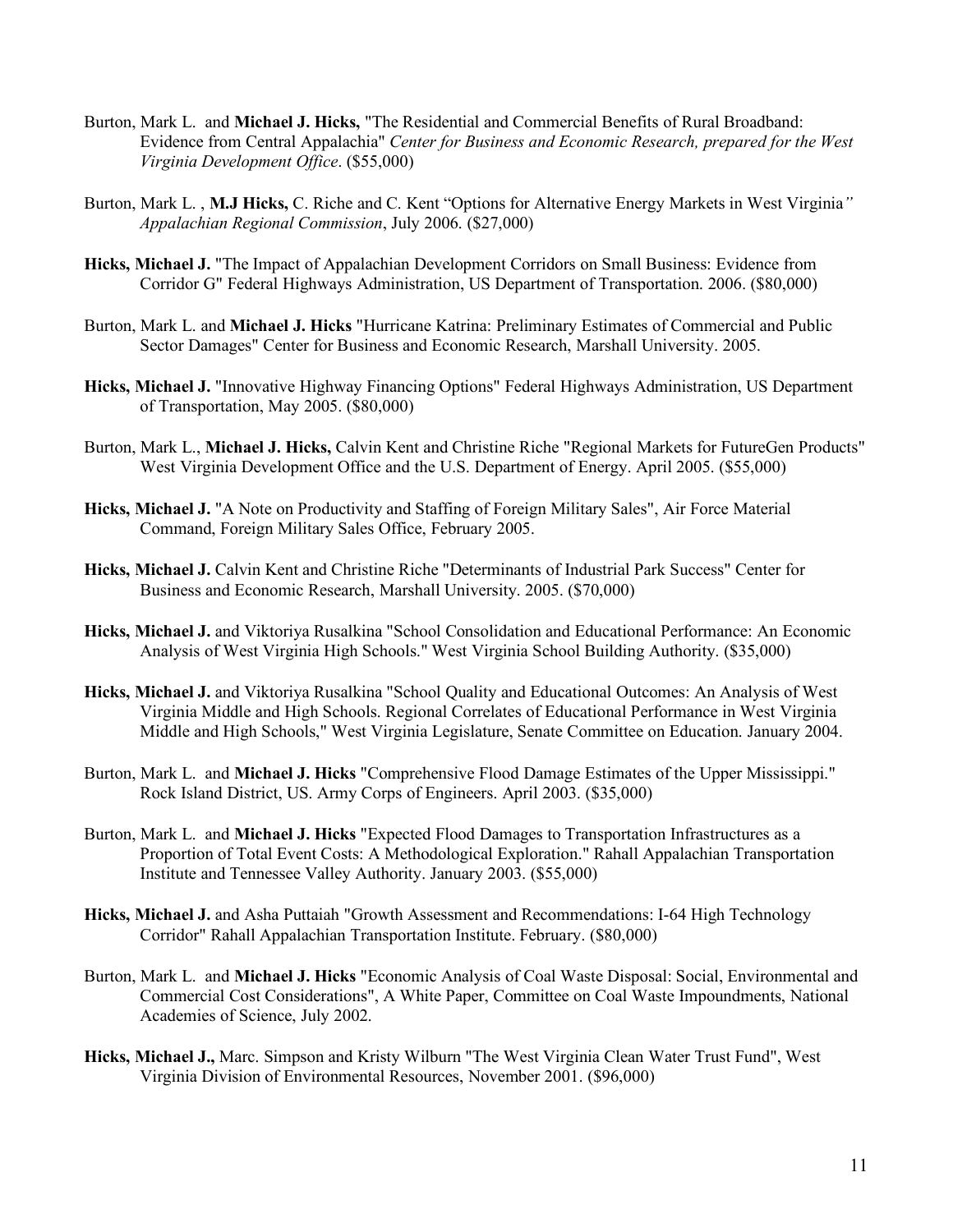- Burton, Mark L., **Michael J. Hicks**, and C. Kent "The Fiscal Implications of Judicially Imposed Surface Mining Restrictions in West Virginia", West Virginia Legislature, Joint Committee of Government and Finance, June, 2001. (\$100,000)
- Burton, Mark L. , **Michael J. Hicks**, and C. Kent "Coal Production Forecasts and Economic Impact Simulations in Southern West Virginia", West Virginia Legislature, A Report to the Joint Committee of Government and Finance, June, 2000 (\$100,000)
- Burton, Mark L. and **Michael J. Hicks** "The Economic Impact of Marshall University, 2000", A Report for Marshall University, 2000.
- **Hicks, Michael .J.,** "An Economic Development Report to the St. Albans Renaissance Group", July. (\$25,000)
- Murray, Matthew, William Fox, **Michael J. Hicks**, Lee Greer and Vickie Cunningham, "Infrastructure and the Tennessee Economy" Tennessee Advisory Commission on Intergovernmental Relations. Knoxville, TN: Center for Business and Economic Research, The University of Tennessee, April 2000.
- Fox, William, **Michael J. Hicks, Michael J., Mark** Boyer and Don Schunk "Families First Program Forecast 1998-2000" Knoxville, TN: Center for Business and Economic Research, August 2000.
- Fox William, **Michael J. Hicks** and Joan Snodderly "Tennessee Employment Security Impact Model and Forecast, 1998-2000", Knoxville, TN: Center for Business and Economic Research, October 2000.
- Fox William, Matthew Murray, **Michael J. Hicks** and Sanela Porca "Tennessee in the World Economy" An Economic Report to the Governor of the State of Tennessee 1999." Knoxville, TN: Center for Business and Economic Research, January 1999.
- Fox, William, Matthew Murray, Don Schunk, **Michael J. Hicks** and Betty Vickers "Population Projections for Tennessee Counties and Municipalities: 2000-2020. Prepared for the Growth Policy Law Implementation Steering Committee, Knoxville, TN: Center for Business and Economic Research, The University of Tennessee. March 1999.

#### **Major Presentations Not Elsewhere Listed**

- "Rural and Urban Differentials in Casino Impacts" *National Tax Association*, November, 2010
- "Property Tax Reform in Indiana: The Role of Tax Volatility" *National Tax Association*, November, 2008 (With Dagney Faulk and Cecil Bohanon)
- "The Local Economic Impact of Wal-Mart" Association of University Business and Economic Research, October, 2007
- "Wal-Mart and Income Distribution: Evidence from Arkansas, 1960-2000" *Allied Social Science Association, January 2008*
- "Intermodal Terminal Locations, Economic Efficiency and Local Economic Impacts" *Transportation Research Board, National Academy of Sciences*, Proceedings, Transportation and Economic Development, March 2008 (with Mark Burton)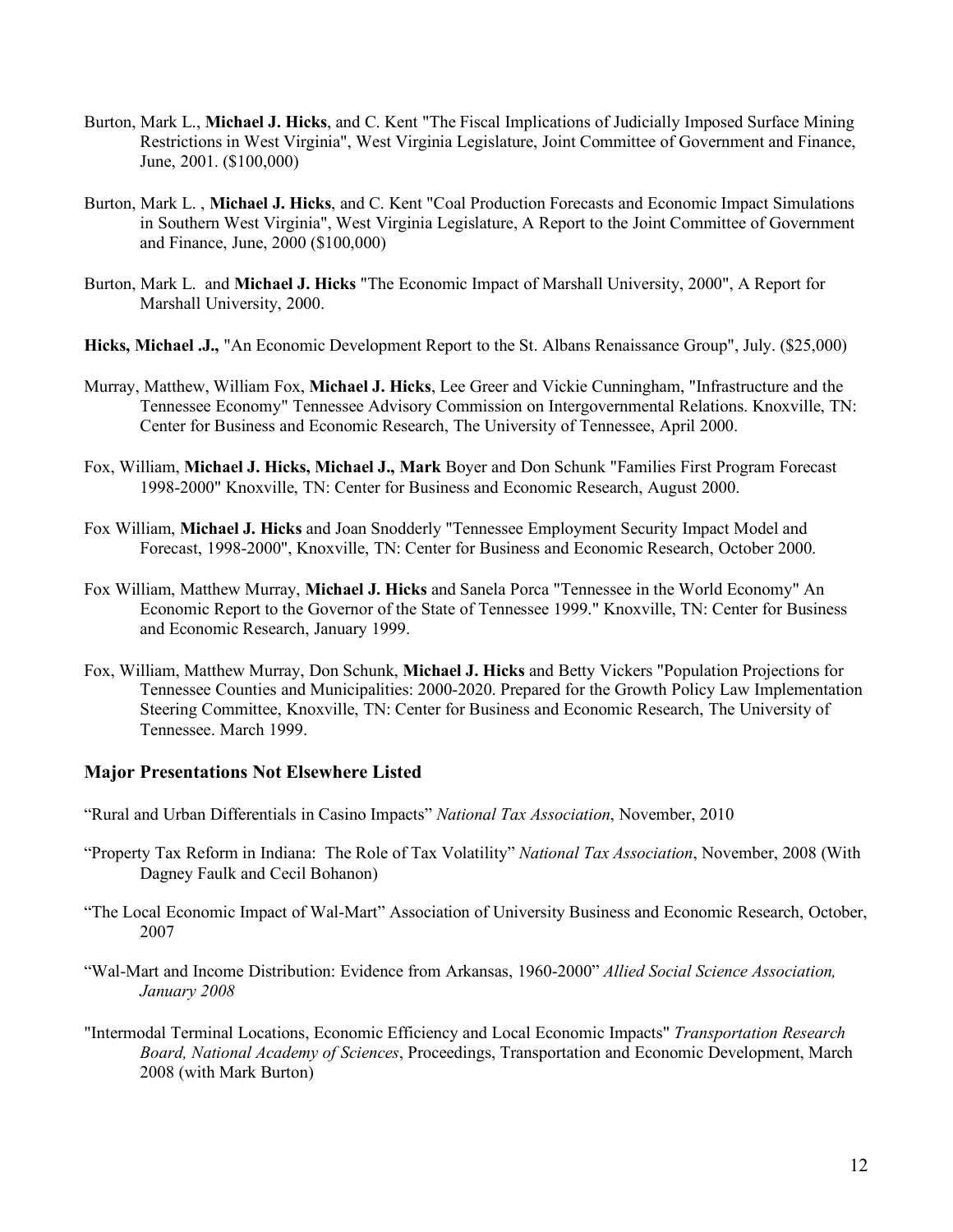- "The Vector Error Correction Model Meets Forecasting Roundtable" *Association of University Business and Economic Research*, October, 2008
- "Wal-Mart and the Fair Share Health Care Tax" *National Association of Business Economics*, National Health Economics Roundtable, August 23, 2006.
- "Wal-Mart and Corporate Social Responsibility" at Is Corporate Social Responsibility Serious Business? *American Enterprise Institute*, March 3, 2006.
- "Endogenous Growth and Human Capital in West Virginia" A paper presented to the *Appalachian Studies Association*, March 2003.
- "The Trade Weighted Dollar Index and Economic Performance: Evidence from the U.S., Southeast and Tennessee" paper presented to the *Southern Economics Association*, November, 1999 (with Sanela Porca)
- "Anti-trust Deterrence in the Modern Corporation: A Model of Punitive and Actual Damage Assessment" paper presented to the *National Association of Forensic Economists*, Applications in Commercial Damages Session at the Allied Social Science Association Meetings, 4 January, 1999.

#### **Student Supervision & Classes Taught**

#### *Dissertation*

Krowel, April Committee member, Ph.D. Counseling Psychology, Ball State University (2013, Tillman Scholar) "Transitioning Student veterans: An Empirical Analyses of College Adjustment of an Underserved Population on Campus" (committee member) July, 2016.

#### *Master's Theses*

- Armstrong, Patrick, CAPT: "Wing Level and Aggregate Cost Per Flying Hour Forecast Models in a Time-Series Cross Sectional Setting" (sponsored by CAIG) March, 2006, Air Force Institute of Technology, *Dean's Award Winner, the top departmental graduate (annual competition of over 75 students)*
- Burke, Kenneth, MSGT: "A Consensus Forecast of Petroleum Prices" March, 2006, Air Force Institute of Technology
- Davis, Judy, MAJ: "Defense Consolidation and Structural Adjustment in the Defense Sector: 1972-2003" March, 2006, Air Force Institute of Technology
- Ellis, Marc, CAPT: "An Efficient Model of Major Project Software Development Costs: An Analysis of NASA Mission data and the International Standards Bureau Study Group Data" (Sponsored by NASA), Air Force Institute of Technology, *Award for best thesis in cost analysis*
- Herald, Jenny, CAPT: "Paying for a Better Air Force: Revealed Preference in Aircraft Acquisitions, 1945-1995" March, 2006
- Montovani, Kevin CAPT "Does BRAC Adversely Affect Local Property Values?" March, 2006, Air Force Institute of Technology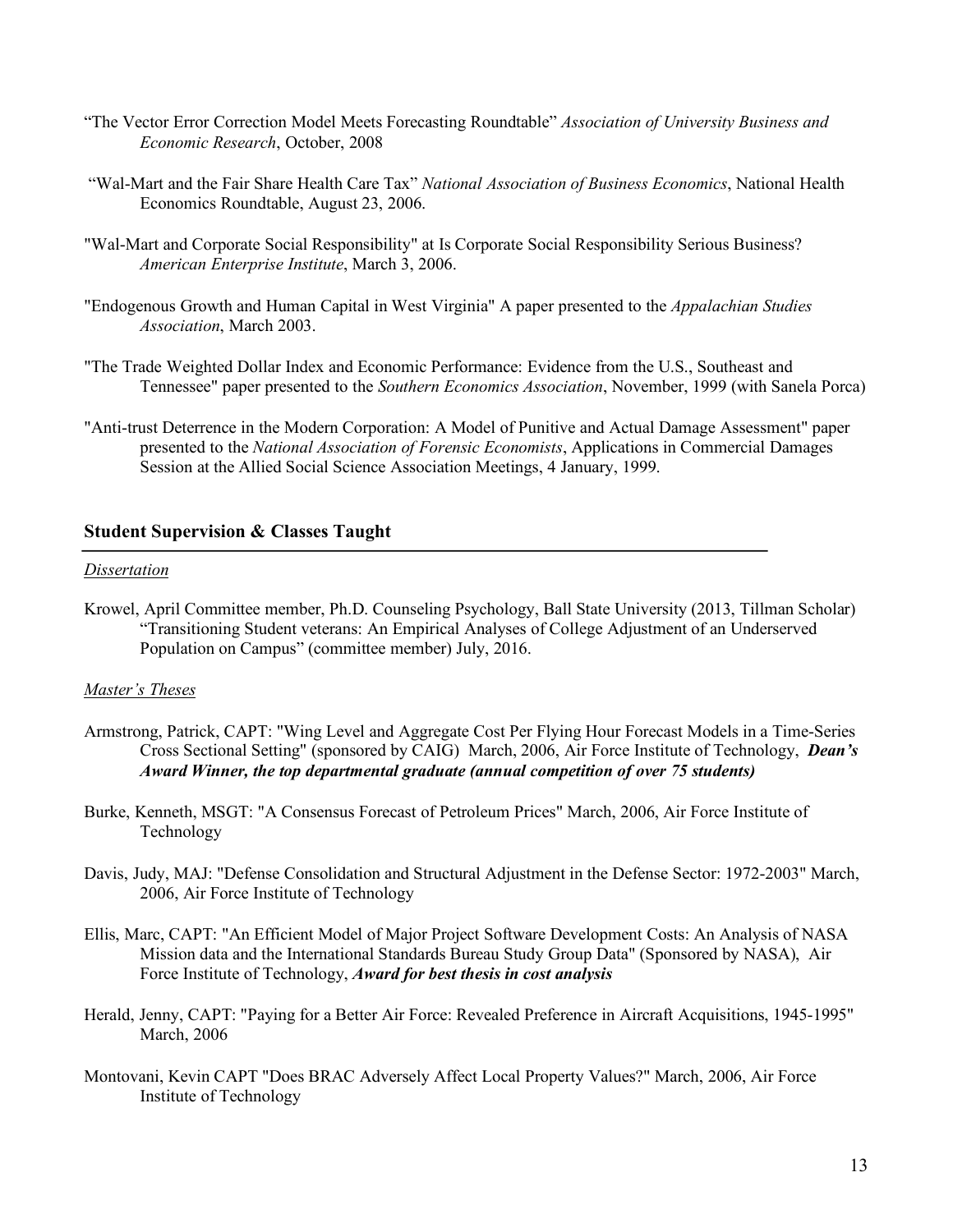- Smirnoff, James P. "The Impact of Economic Factors and Acquisition Reforms on the cost of Defense Weapons Systems" March, 2006, Air Force Institute of Technology
- Wagoner, Donald, MSGT "Simulating the Effect of USAF Deployment Expenditures on Local Communities in the Global War on Terror." (Sponsored by CENTAF-A4-LGC) March, 2006, Air Force Institute of Technology
- Kunkel, Tom, MAJ "Causative Factors in Brown-Out Aviation Accidents" (Sponsored by US Special Operations Command) June, 2006, Air Force Institute of Technology, **Dean's Award Winner, the top departmental graduate (annual competition of over 75 students)**
- Broas, Tina M. "The Effect of Downsizing on Attrition Rates in the Department of Defense" March, 2007, Air Force Institute of Technology
- Giacomazzi, Michael P. "An Analysis of the Impact of Defense Acquisition Reforms and External Factors on Schedule Growth of Defense Weapon Systems" March 2007\, Air Force Institute of Technology
- Bryant, Michael T. "Forecasting the KC-135 Aircraft Cost Per Flying Hour: A Panel Data Analysis" March, 2007, Air Force Institute of Technology
- Stelly, John M. "Price vs. Performance: The Value of Next Generation Fighter Aircraft" March, 2006, Air Force Institute of Technology
- Ruter II, Philip E. "Cost Growth in Weapons Systems: Re-Examining Rubber Baselines and Economic Factors" March, 2007, Air Force Institute of Technology, *Award for best thesis in cost analysis*
- Jones-Harris, Loren "Forecasting Costs Related to Department of Defense Vehicle Emissions at Wright-Patterson Air Force Base" A Cost/Benefit Comparison Between Alternative Fuels" March, 2007, Air Force Institute of Technology

#### **CLASSES TAUGHT**

| Graduate                                                                                                                                                                                                         | Undergraduate                                                                                                                                                                                                                                  |
|------------------------------------------------------------------------------------------------------------------------------------------------------------------------------------------------------------------|------------------------------------------------------------------------------------------------------------------------------------------------------------------------------------------------------------------------------------------------|
| Managerial Economics (Marshall, AFIT, Ball State)<br><b>Advanced Econometrics (AFIT)</b><br>Introductory Econometrics (AFIT)<br>Statistics (AFIT)<br>Risk Management (AFIT)<br>Government & Business (Tennessee) | Honors Colloquium<br>Government & Business (Tennessee, Marshall)<br>Industrial Economics (Tennessee, Ball State)<br>Money & Banking (Marshall)<br>Intermediate Macro/Micro (multiple locations)<br>Introductory Economics (multiple locations) |
|                                                                                                                                                                                                                  |                                                                                                                                                                                                                                                |

# **TESTIMONY AND REMARKS (Federal & State Level)**

Indiana Senate, Tax Increment Financing (February, 2018) Indiana House of Representatives, Tax Increment Financing (January 2017) Indiana House of Representatives/Senate: Regional Cities Initiative (January 2015) Indiana House of Representatives, Commerce, Small Business and Economic Development Cmte(January 2014) Central Indiana Transportation Study Committee, General Assembly, (September 2013) Indiana House of Representatives, Public Policy Committee (February, 2013) Indiana Joint Study Committee, Department of Child Services (September 2012)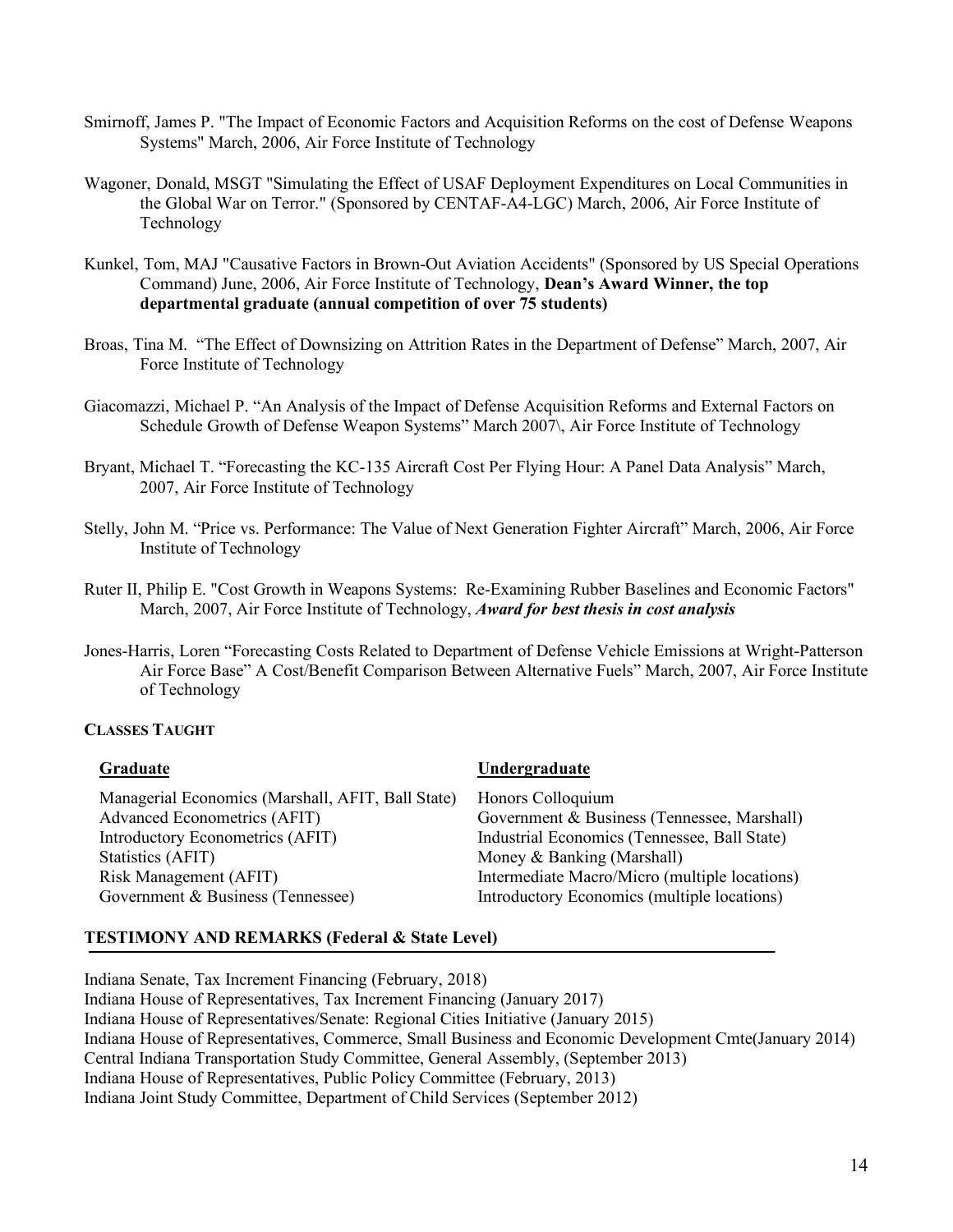Indiana Joint Study Committee on Economic Development (September 2012) Indiana Senate Utilities and Technology Committee (January, 2012) United States House of Representative, Committee on Homeland Security (2011) Indiana Senate Finance Committee (January, 2011) Indiana Interim Study Committee on Economic Development (October, 2010) Michigan Senate Finance Committee (May, 2010) Indiana Senate Local Government Committee (January, 2009) Indiana Senate Finance Committee (January, 2008, analysis entered into the record) Michigan House of Representatives, Commerce Committee (April, 2005) United States Senate (research cited in floor speech, October (2004) West Virginia Senate, Committee on the Energy Industry and Mining (August, 2004) United States Senate, Committee on Environment and Public Works (cited in hearing, March 2004) West Virginia Joint Committee on Government Operations (June, 2004) West Virginia Senate, Committee on Education (January 2004) West Virginia Legislative Oversight Committee on Education (December, 2003) Federal Reserve Bank of Kansas City (September, 2003) West Virginia Legislative Oversight Committee on Workforce Investment (August, 2003) West Virginia House of Delegates, Committee on Education, (January 2003) West Virginia Joint Committee on Educational Accountability, (January 2003) United States Senate, Committee on Environment and Public Works, Subcommittee on Clean Air, Wetlands and Climate Change, (June 2002) West Virginia House of Delegates, Committee on Education, March, 2001, (January 2003) West Virginia Joint Legislative Committee on Government and Finance, (February 2001) Colorado Legislative Select Committee on tax Reform (Dec 2000) North Carolina Coal Institute, (July 2000) West Virginia Joint Legislative Committee on Government and Finance, (June, 2000) West Virginia Joint Legislative Committee on Government and Finance, (June, 1999)

# **SELECTED APPEARANCE OF RESEARCH IN LITIGATION**

- "*The Board of Education of Shelby County, Tenn., vs The Memphis City Board of Education*" U.S. District Court, Western District of Tennessee
- "*Ohio Valley Environmental Coalition v. Bulen*", Federal District of Southern West Virginia, 4th Circuit Court of Appeals, The Fiscal Implications of Judicially Imposed Surface Mining Restrictions in West Virginia. (Burton, Hicks and Kent). and "The Goodwin Decision's Impacts on Coal Production and Economic Outcomes: A Preliminary Discussion" (Hicks and Burton, 2003)
- "*Bragg v. Robertson*" Federal District of Southern West Virginia, 4th Circuit Court of Appeals, Richmond, Appeal Denied, U.S. Supreme Court. Coal Production Forecasts and Economic Impacts Simulations in Southern West Virginia (Burton, Hicks and Kent).
- "*Kentuckians for the Commonwealth v. Rivenburgh*", Federal District of Southern West Virginia, 4th Circuit Court of Appeals, Federal The Fiscal Implications of Judicially Imposed Surface Mining Restrictions in West Virginia. (Burton, Hicks and Kent).
- *"Smith et. al. v. Stewart et. al*" District Court of Kanawha County and the West Virginia Supreme Court. Hicks and Rusalkina "School Consolidation and Educational Performance: An Economic Analysis of West Virginia High Schools (2004) (deposition).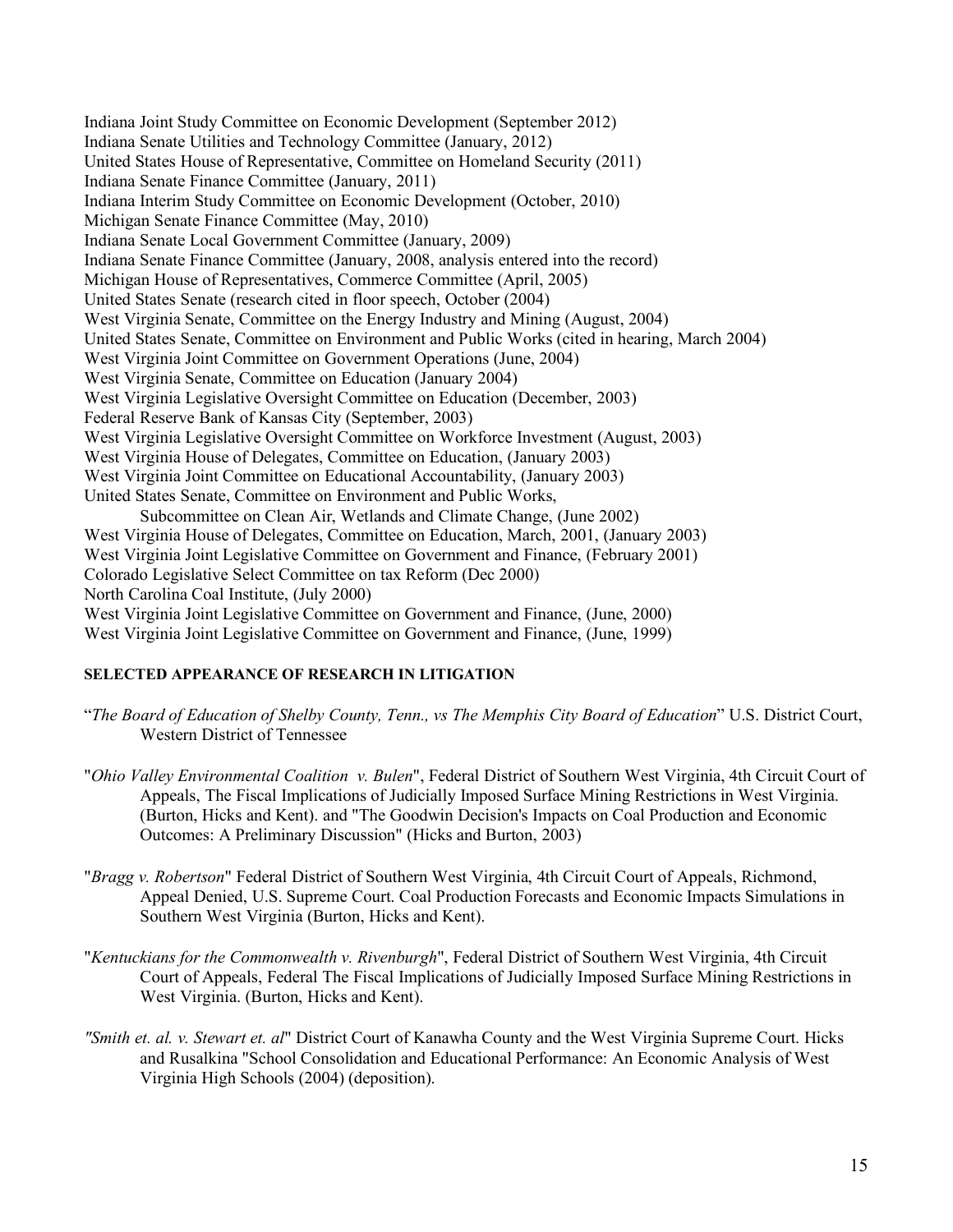*"Caperton v. Massey*" District Court of Boone County, the West Virginia Supreme Court and the United State Supreme Court (a Top 50 US Tort Case, and US Supreme Court Case: deposition, testimony and unpublished analysis).

#### **CITATIONS AND MEDIA**

My research has been cited by or I have been quoted by the *Economist, Time*, *The Wall Street Journal, The New York Times, The Washington Post, The New Yorker, Rolling Stone, Fortune, USA Today*, the *Washington Times, the Atlantic Magazine, National Review*, *Huffington Post*, the *Los Angeles Times*, the *Christian Science Monitor*, *The Chicago Tribune*, *Kansas City Star*, the *Atlanta Journal Constitution*, the *Indianapolis Star*, the *Dallas Morning News, BusinessWeek, Newsday, Chronicle of Higher Education, Bloomberg, FOX, ABC, CNBC*, *CSPAN, NP, BBC* and have had wire stories appear in more than 500 papers across the world. I have appeared on over 250 national, state and local radio and television news programs.

#### **Selected Media Highlights**

#### **Radio/TV**

- Here & Now, NPR "Indiana Manufacturing Has Been on Trump's Mind. What's the State of the Industry Now?" Jeremy Hobson and Alex Ashlock, September 12, 2018
- Morning Edition, NPR "Parents Lose their Daughter and their Life Savings to Opioids" Yuki Noguchi, April 19, 2018
- Morning Edition, NPR "Anguished Families Shoulder the Biggest Burdens of Opioid Addiction" Yuki Noguchi, Apr. 18, 2018
- Morning Edition NPR "Opioid Crisis Looms Over Job Market, Worrying Employers and Economists" Yuki Noguchi Sept 7, 2017
- Weekend Edition, NPR, Scott Simon "Economist Says Manufacturing Job Loss Driven by Technology, Not Trade", Dec 10, 2016
- NPR Here and Now "Economics Professor: Trump's Carrier Deal Addresses Only Part of the Problem", Dec. 1, 2016
- NPR All Things Considered "Furniture buyers may boycott famed North Carolina Expo" Jorge Valencia Apr. 4, 2016
- BBC News "US manufacturing: How did Indiana power a revival?" Kim Gittleson, June 4, 2015.
- Voice of America "US Job Growth Slows, Jobless Rate Dips," April 15, 2013 Jim Randle

PBS Nightly Business Report "Blizzards Blow Away Budgets" February 2, 2011

- Fox Business News, Television, "Property Tax Caps Boost Economy" New York City, N.Y. March 3, 2010 Fox Business News, Television, the Diamond District, "Did Minimum Wage Hike Hurt Economy" Feb. 8, 2010 Bloomberg, "Wal-Mart Conference on Wal-Mart Draws Critics of Pay, Benefits" Lauren Coleman Nov 4, 2005 FOX News, "Wal-Mart Lowers Consumer Costs, Wages" Nov 5, 2005
- ABC News, "Wal-Mart Sponsors Economic Conference" Nov 5, 2005
- 

CSPAN "Wal-Mart and Society" November 4, 2005

#### **Print**

Fortune "What's behind the U.S., Legal Immigration Slowdown?" Tovin Lapan, May 21, 2019.

- Time Magazine, "Trump wants you to buy American. Here's why that's almost impossible" Alana Semuels, May 14, 2019.
- Marketwatch "Foxconn is reconsidering plans for Wisconsin plant touted by trump and then Gove. Scott Walker" Jan 31, Ciara Linnane
- The Washington Post "Workers are ghosting their employers like bad dates" Danielle Paquette, Dec 12, 2018.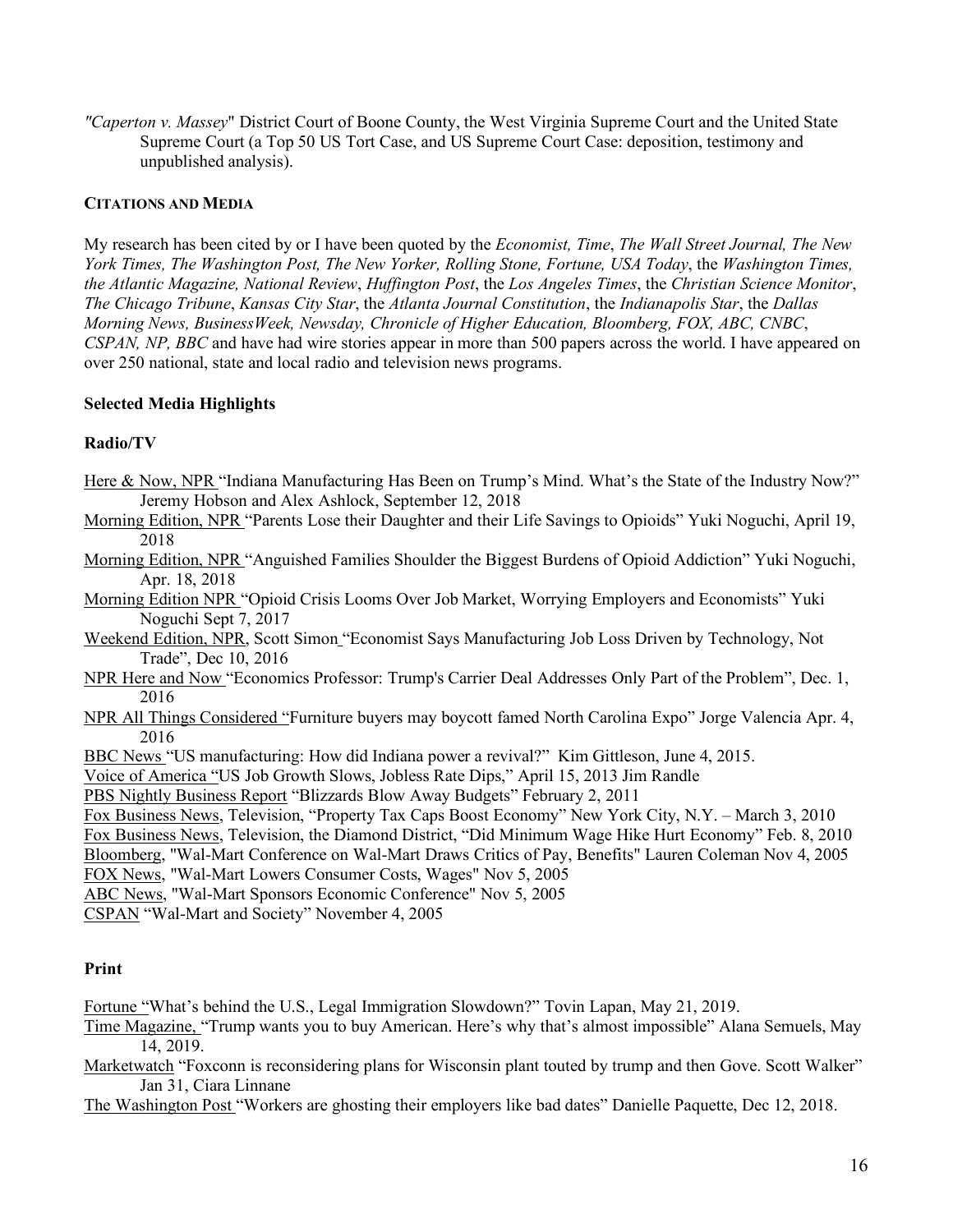MarketWatch "7 ways to invest in automation megatrend" Jeff Reeves, September 19, 2018

The Wall Street Journal "The Future of America's Economy Looks a Lot Like Elkhart, Indiana" Bob Davis, April 12, 2018

Rolling Stone "Death of the American Trucker" Tim Dickinson, January 2, 2018.

The Atlantic "The False Promises of Worker Retraining" Jeffrey Selingo January 8, 2018

The Guardian "What Happened When WalMart Left", Pilkington, Ed July 9, 2017

The Washington Post "Trump is Selling Snake Oil to the Rustbelt" David Ignatius February 28, 2017

The Atlantic "America is Still Making Things" Alana Semuels, Jan 6, 2017

George Will Syndicated Column "Protectionisms Enduring Costs", December 28, 2016

New York Times, "The Long-Term Jobs Killer Is Not China. It's Automation." Dec 21, 2016

CNBC "The Real Reason for disappearing jobs isn't trade – it's Robots" Nov 21, 2016

Newsweek "The case for techno-skepticism: how innovation hurts workers" Nov 19, 2016

Financial Times, "Most US Manufacturing jobs lost to technology, not trade" Dec 2, 2016

Wall Street Journal: Opinion: "Understanding the Trump Trade Agenda" Phil Gramm and Michal Solon, Dec 1, 2016

Fortune "Don't Blame China for Taking US Jobs", Nov 8, 2016

New York Times "More Wealth, More Jobs, but Not for Everyone: What Fuels the Backlash on Trade", Sept 26, 2016

Los Angeles Times, "What Fuels the Backlash on Trade: Globalization isn't killing factory jobs" August 1, 2016 The New York Times "Indiana Economy Offers Caution and Inspiration as Primary Nears" May 1, 2016.

National Review "The Truth About Trade" Scott Lincicome, April 4, 2016.

Chicago Tribune "Don't fear global trade, no matter what scare-mongers like Trump, Sanders say" March 29, 2016

The New Yorker "When Walmart Leaves Town" Brian Barrett, Jan 30, 2016

The Hill "Study: "Good Time for Gas Tax Hike" Feb 22, 2016

Wall Street Journal "Texas, Ohio Among States to Receive an "A" Grade for Logistics", Robbie Whelan, June 22, 2015

USA Today "Wal-Mart Joins Initiative on Farmworker pay" Jan 16, 2014 Mike Schneider

Bloomberg "Indiana Loses as Politicians Block Small-Government" Mark Niquette Oct. 30, 2013

The Economist "New Labor, Alt-labor" Sept 14, 2013

USA Today "Temp jobs become way to go for many employers" Laura Newberry, August 17, 2013

LA Times "J.C. Penny woes may persist as Best Buy rebounds" Tiffany Hsu May 10, 2013

USA Today "Sunday Booze Restrictions remain Stringent in Indiana: Jan 20, 2013

HuffingtonPost "WalMart's Veteran Hiring Plan Draws Praise, Skepticism" Jan 15, 2013

Businessweek "Wal-Mart Ensures Customers' Voices are Heard by Campaigns" John McCormick, Aug 2, 2012

Toronto Star "Desperate Muncie, Indiana waits in hope of jobs from Caterpillars' closed. Locomotive Plant" Feb. 19, 2012.

USA Today "High affects home health care quality" 16 February, 2012 Kelly Kennedy

LA Times "Midwestern states stumble with foreclosures and job losses" Alena Samuels Aug 23, 2011

New York Times "Flooding Takes Vast Economic Toll, and it's Hardly Done" May 17, 2011

CNBC "Here's How we Get to Energy Independence" Feb. 25, 2011

AP (nationwide) "Wal-Mart Give s Boost to Healthier Food" Sarah Skidmore and Anne D'Innocenzio, Jan 20, 2011

New York Times "After the Deluge, Blackouts Spread" Nathaniel Gronewald, Oct 13, 2010

USA Today "Holiday Hiring May Signal Good Tidings for the Economy" Dana Hunsinger, Oct 9, 2010 Slate "Under Water" Nicholas Schmidle, Sept 1, 2010

New York Times "Pakistan Flood Sets Back Infrastructure by Years" Carlotta Gall, Aug 26, 2010.

AP (nationwide) "Indiana jobless rate continues slow rise for 2010" Aug 20, 2010

AP (nationwide) "Wal-Mart Profits rise 22 percent in 4Q" Anne D'Innocenzio, Feb 18, 2010

AP (nationwide) "Researcher: `Clunkers' program boosted auto sales" Nov 11, 2009